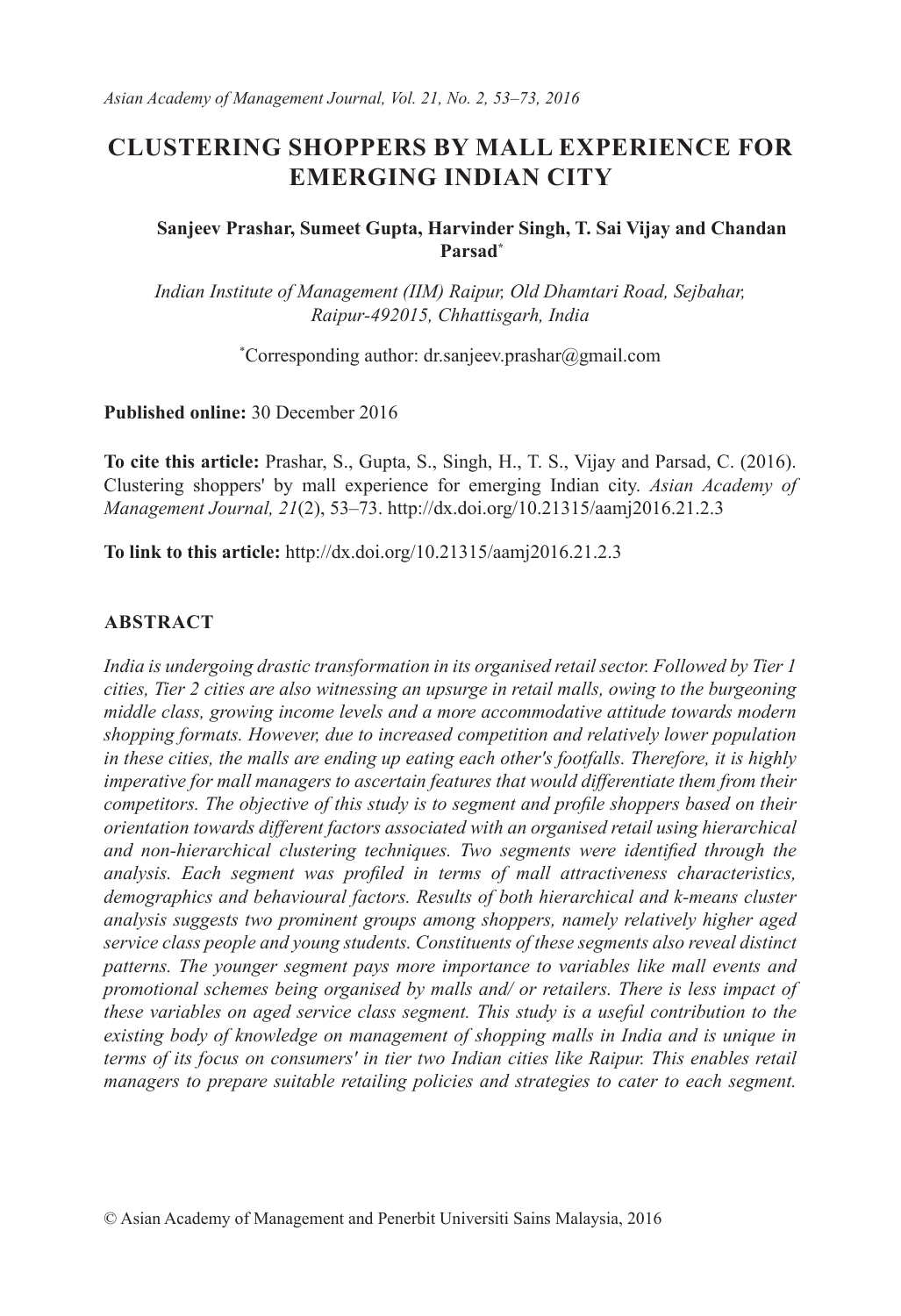*Findings of this research may be used, as guidelines for the development of strategic framework by retail mall managers in catering to their target segments.* 

**Keywords:** shopping malls, market segmentation, retail stores, shopping experience, mall management, shoppers' behaviour.

# **INTRODUCTION**

India has been undergoing a drastic transformation in its organised retailing sector. Retail stores have not only changed the shopping patterns, but also have become an inseparable part of the urban Indian society. The growth in the sector is manifested through the rise in the number of organised retail stores and chains throughout the country. With practically no organized retail store in 1997, India had nearly 570 retail malls offering 180 million square feet of retail space in 2013 (Sharma & Dhamija, 2013). Even when entire world, including India, suffered with the US' sub-prime crisis in 2008, there had been a constant growth in the number of retail stores being opened across India. This reflected the increased attraction for the retail stores among Indian shoppers.

In its introductory phase, India witnessed the concentration of organised retail industry in Tier 1 cities. Delhi NCR, Mumbai, Pune, Hyderabad, Chennai and Kolkata occupied the retail space. However, high competition, rising infrastructure costs and decrease in consumer footfalls made these cities became less attractive. This led mall developers to focus on next set of towns, state capitals like Chandigarh, Jaipur, Raipur, Lucknow etc. where price of real estate and cost of developing infrastructure were relatively low. These Tier 2 cities had ever-expanding middle class, growing income levels and a more accommodative attitude towards modern shopping formats. The present study focuses on Raipur, the capital city of central Indian state of Chhattisgarh. Founded in 2000, the state government endowed heavy investment in developing infrastructure in the city and encouraged private entrepreneurs across different sectors. In 2008, the city had its first mall. In next seven years, the city has seven new malls.

Many Indian studies have reported that most of the malls in India are indistinguishable from each other in terms of retail space, size, aesthetics, amenities, services and shopper-mix (Roy & Masih, 2007; Singh & Bose, 2008). This leads to shoppers' boredom and eventually out-shopping. The location of malls in Raipur was pretty uneven. Located exactly opposite to each other, within the distance of hundred meters, two malls are eating into the footfalls of each other. The newer malls are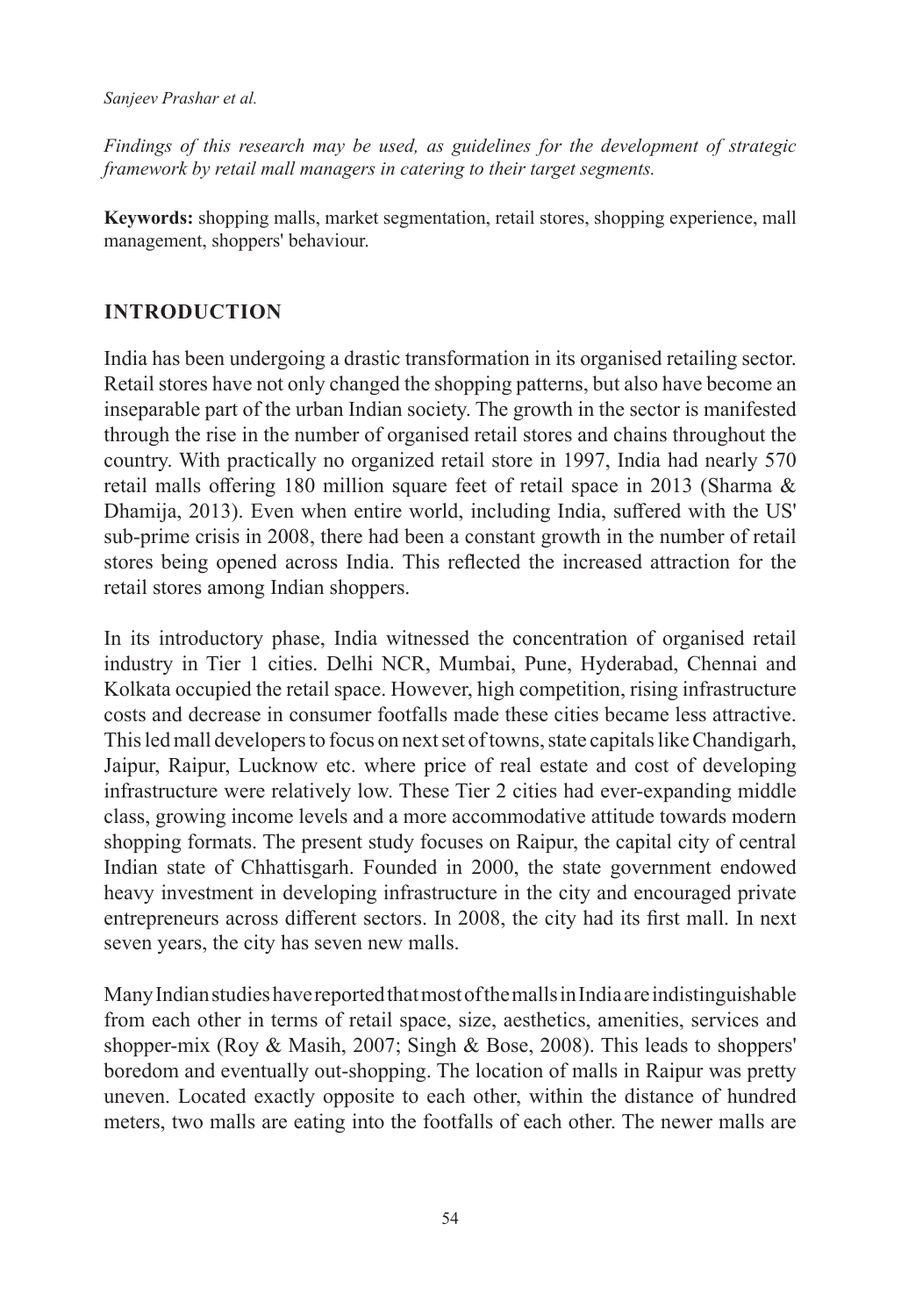much bigger in size than the older ones. With a population of just over one million to cater to, Raipur is bound to experience an overflow of mall space, leading to scattering of shoppers across the different malls and eating into each other's share of footfalls.

In the present state of affairs, it is highly imperative for mall managers to ascertain features other than the availability of products/ brands and pricing, that would differentiate them from their competitors. Researchers across the world have opined that mall managers must address this issue, by focusing on catering to the softer aspects like providing distinct experience to the shoppers that would be unique and can differentiate their malls from the plethora of other shopping malls.

According to Wakefield and Baker (1998), very few studies have been carried out on segmenting shoppers based on their orientation towards shopping mall attractiveness factors. Also, previous studies focused more on single brand retail stores format rather than taking the holistic view of attractiveness of the mall. So there is a fervent need for studying the precursors, which define attractiveness of organised retail malls and their impact on shopper behaviour. An important issue that arises here is to understand and determine ways in which shoppers can be segmented and profiled. Earlier studies, carried out in the first half of 20th century, focused more on segmentation techniques using demographic variables (Smith, 1956). But according to Harrison (1995), these demographic characteristics may not be the essential determining factor of consumer buying behaviour. Lee, Ibrahim and Hsueh-Shan (2005) have studied the influence of shopping center factors on shopping gratification of male consumers. Their study reported that factors like shopping-center features, ancillary facilities, value-added features and special events have significant impact on male shoppers' satisfaction with the retail malls. Many similar studies have reported on the types of consumers who are buying, but were unable to explain why a consumer shops at a particular retail store (Smith, 1999).

This research is an attempt to fill the knowledge gap by studying the preferences of Indian shoppers for a particular mall, besides understanding their orientation towards the factors defining attractiveness of a mall. Therefore, the objective of this study is to identify antecedent actors/variables defining shopping attractiveness in malls from existing literature and then segment and profile shoppers, based on their behavioural and attitudinal orientation towards these attractiveness factors. The paper also endeavours to establish whether the segments are notably different in their socio-demographic characteristics.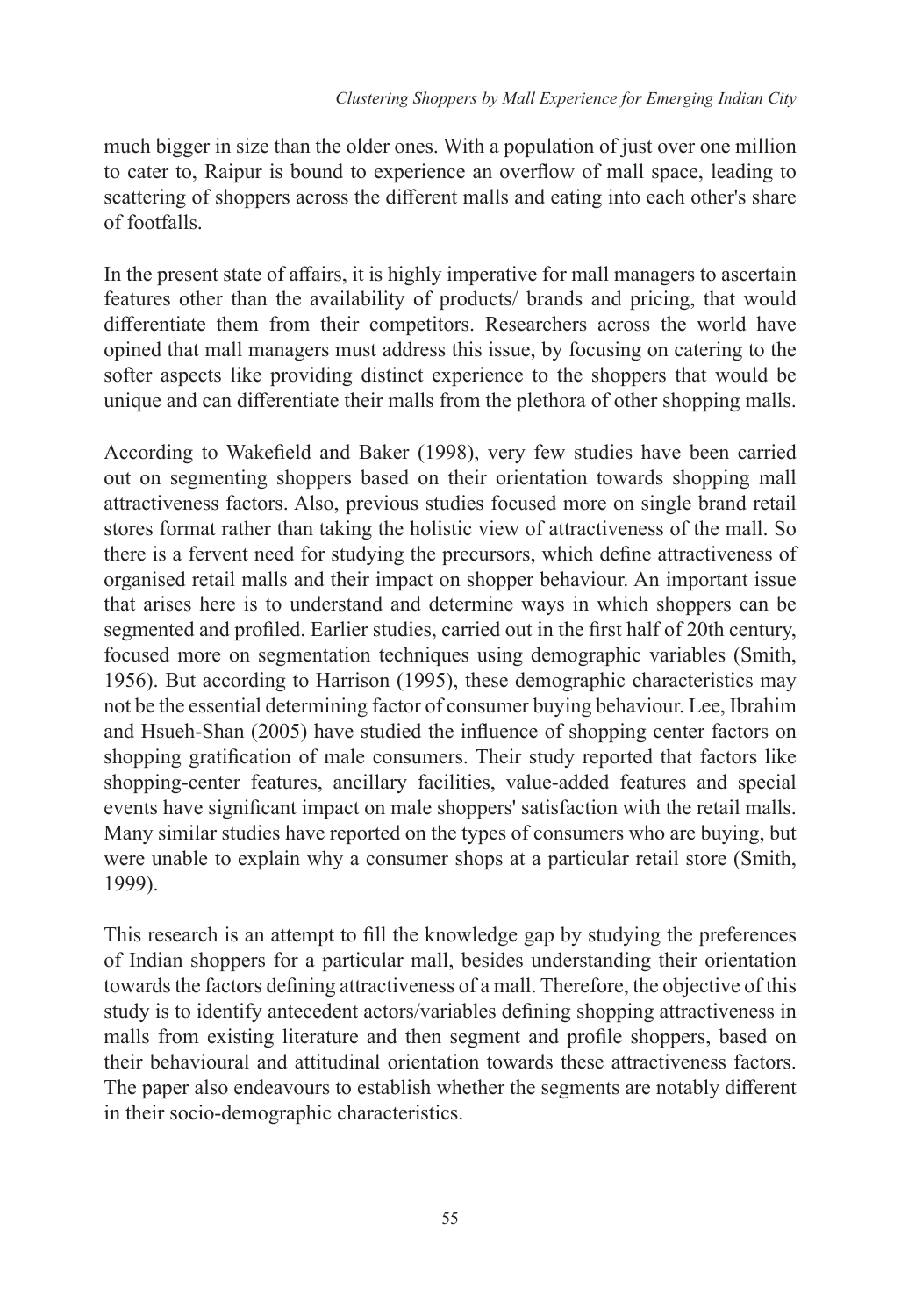The next section of the paper discusses the literature associated with factors defining shopping experience. The following section details research methodology and the data collection process. Later, data analysis, interpretation and conclusions have been presented.

# **LITERATURE REVIEW**

Apart from purchasing goods and services, the act of shopping is undertaken for both experiential and emotional reasons (Jones, 1999). The study by Bellenger and Korgaonkar (1980) empirically established that a large proportion of retail shoppers visit the mall just for recreation. It is therefore imperative for the retailers and mall managers to make shopping an entertaining experience. While differentiating their outlets from those of their competitors, this would lead to increase in footfalls at their malls (Kim, Jikeyong and Minsung, 2005; Talmadge, 1995).

According to Babin, Darden and Griffin (1994), it is important to enhance the experiential perspectives of shopping for a buyer, as it can lead to store liking, which would in turn lead to more time being spent in the mall and increased likelihood of unplanned/impulse purchases. Various researchers have looked at the composition of experiential shopping from different perspectives. Holbrook and Hirschman (1982) argued that just information processing is not sufficient; they proposed a model accommodating different experiential variables that focuses on the symbolic, hedonic, and aesthetic nature of consumption. Kim et al (2005) classified experiential shopping constituting of utilitarian and hedonic factors.

# **Shopping Experience: Antecedent Factors**

Shoppers want entertainment and hence retailers must extend this by offering entertainment services. To increase shopping experience, malls must engage customers in an enjoyable manner while they acquire products. For this to happen, it becomes pertinent for mall managers to identify the factors that make shopping experience appealing.

Kerin, Jain and Howard (1992) found that the overall experience that consumers get from their shopping trip is comparatively given more importance in determining their value perceptions, than the price or quality associated with goods/services. In an experimental study conducted to understand the importance of various factors associated with consumers' attitude towards a retail mall, Swinyard (1993) revealed that apart from attitude and level of involvement, experience during shopping was considered as an important aspect of consumers' intention to shop at a particular retail mall. In their recent study, Kwon, Ha and Im (2016) observed significant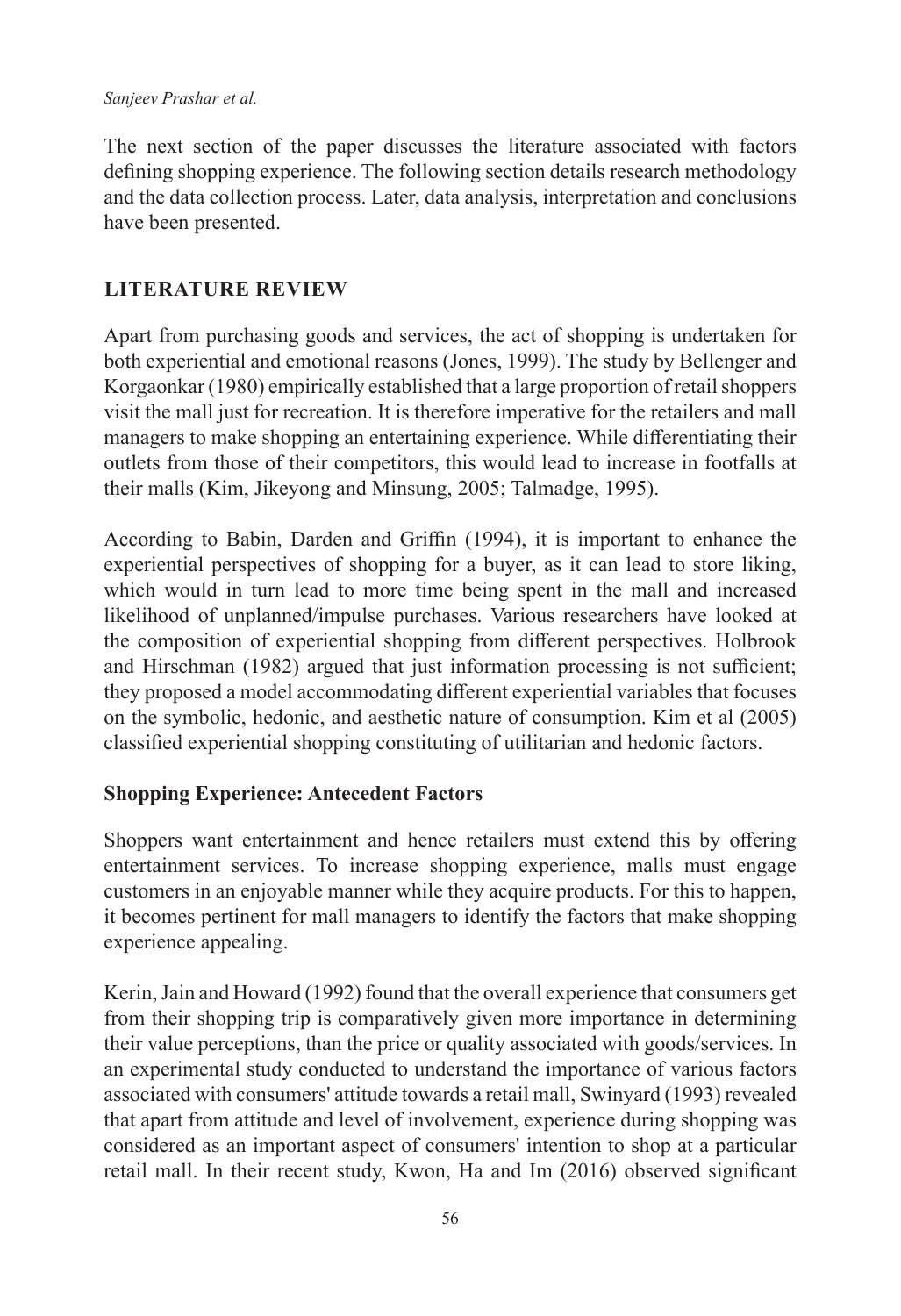correlation between customers' satisfaction and overall shopping experience in a mall.

Different studies have suggested different sets of attributes as constituents of shopping experience. These studies confirmed that mall shopping is a relative choice phenomenon (LeHew and Fairhurst, 2000; Stoltman, Gentry & Anglin, 1991). While exploring shopper's excitement and desire to stay at a mall, Wakefield and Baker (1998) identified four factors namely ambient factors, design factors, layout and variety. Each factor was composed of multiple attributes, some of which include architecture and overall design, temperature control, lighting, music, variety of stores and ease in locating stores. In their experimentation research, Matilla and Wirtz (2001) established that background music and aroma in the mall were correlated factors in attractive shoppers towards a particular store.

Confirming that shoppers' behaviour can be further enhanced towards malls, Ong, Gan, Juniaty, Wong, and Ling (2015) suggested that there are significant positive relationships between interior setting, music, and employee engagement with consumer behaviour. Accordingly, retailers must strive to identify the preferences of buyers and accommodate the same in mall environment to enhance psychological perception.

In their famous retail gravity model, Huff and Rust (1984) predicted mall patronage based on the principle of cost (accessibility) versus utility (size). They suggested retail patronage to be a function of store size and distance from the consumer. Oppewal and Timmermans (1999), studied space related features such as indoor shopping area, area for foot-travelers and the compactness of the area (both indoor and outdoor). Later, Reimers and Clulow (2009) confirmed the importance of convenience, irrespective of the format of the retail outlet. Here, convenience as a factor was studied in terms of spatial convenience, temporal convenience, parking convenience, hedonic attributes and shopping services. Earlier, convenience for consumers was just understood with respect to the distance they have to travel to visit a particular mall and the travel time associated with it. In another study on spatial convenience, Reimers and Clulow (2014) noted that mall developers must accord utmost importance to the physical demands emanating out retail centres on the shoppers.

On the basis of an extensive study conducted across various shopping malls in Hong Kong, Elizabeth, Chan, Yip and Chan (2014) noted that mall developers and planners must facilitate 'shopping productivity' by reducing the shopping costs. This is needed as convenience in shopping leads to positive hedonic as well as utilitarian values.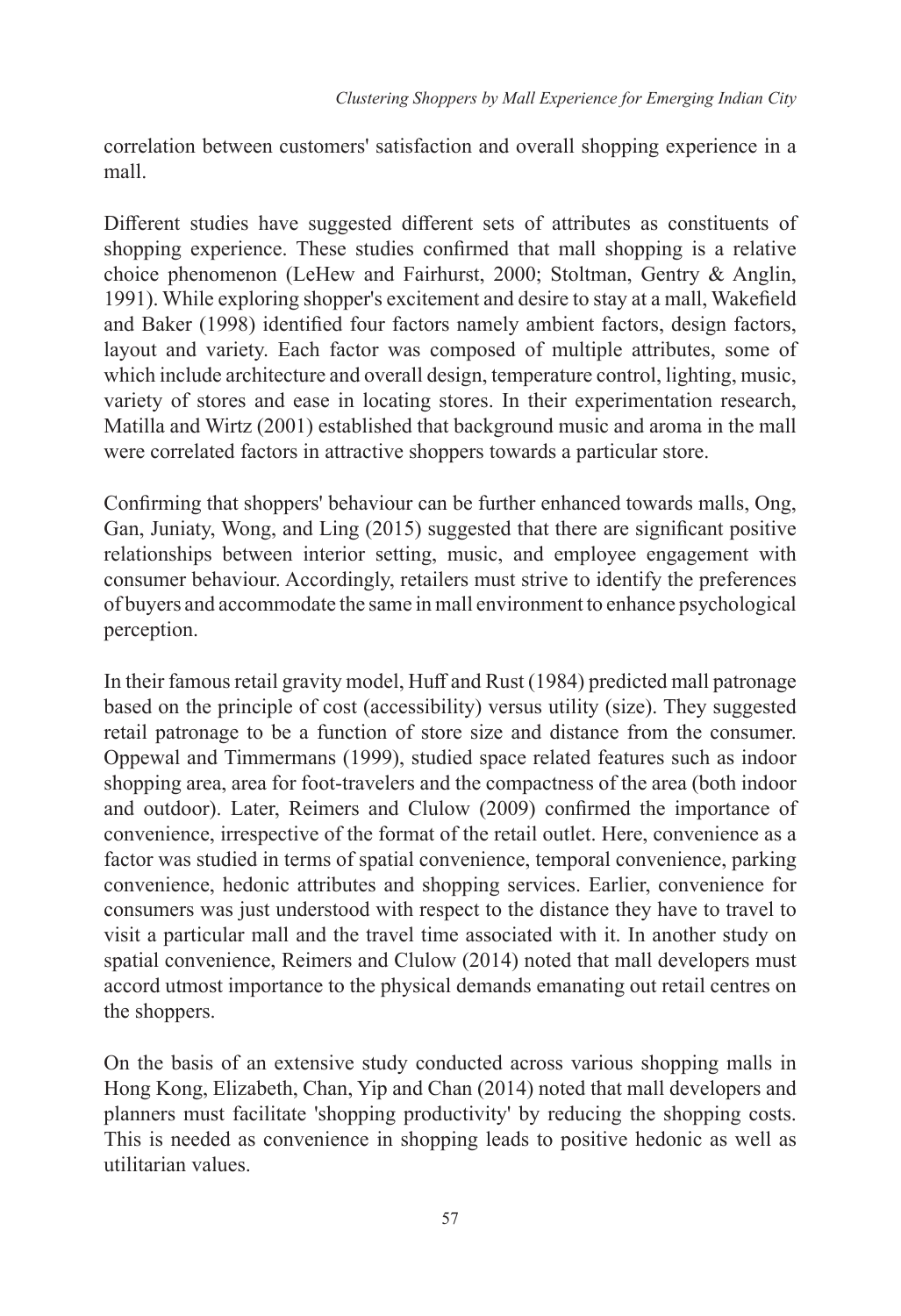Many researchers have established the fact that retail consumers prefer to visit malls having rich, varied and dissimilar shopper mix. Wakefield and Baker (1998) in their study researched on the variety of tenant-mix. Kirkup and Rafiq (1994) undertook a more detailed and dedicated study in the UK to decipher the role of tenant-mix and its relationship with excitement. They concluded that strong, distinctive and consistent tenant-mix is crucial for success of a shopping centre. A diverse tenant-mix also infuses a sense of excitement in a mall. Brito (2009) supported these results and found that store selection and tenant-mix are the key attributes that shape image of a mall and influence patronage decisions.

From the buyer's perspective, Kim et al, (2005), did a comprehensive study and identified 38 variables related to retail malls that affected shoppers' overall experience. These were divided into nine factors - layout and arrangement, design and architecture, additional facilities, mood, courtesy, getting out, exhibition, music and hanging around. Similarly, a research study conducted in Dubai identified comfort, entertainment, diversity, mall essence, convenience and luxury as factors instilling attractiveness for any store (El-Adly, 2007). Some researches focused on various traits of shopping malls like restrooms (utilities), aroma, parking space, security and size of a store. Security and safety issues were also considered quite important by shoppers who decide to frequent a retail mall (Frasquet, Gil & Molla, 2001; Overstreet & Clodfelter, 1995).

Though India has been witnessing constant growth and development of organized retail sector, not many studies have been conducted in this domain. The studies that have conducted so far are highly generic in scope and nature. A study in the city of Mumbai, India, by Venkateswarulu and Uniyal (2007), found out that attractiveness of a shopping mall depends on appeal and convenience, amenities and atmospherics, ambience, personnel and parking and seating. Also included were attributes like restrooms (utilities), smell (odour), parking, security and size of store. These were not considered in any of the past studies. A study by Kuruvilla and Ganguli (2008), merely focused on synopsis of mall growth and development and mall operations in India. Singh and Bose (2008) did a comparative analysis of malls in India and the USA. Nevertheless, no significant research had been conducted on the topic/issue studying the overall experience among consumers during the act of shopping, in towns and cities of India.

A study by Bloch, Ridgway and Dawson (1994) opined that behaviour of the shoppers in a shopping mall differs with the apparent benefits that bring them to the shopping mall. They documented four clusters of shoppers who visit malls, namely; mall enthusiasts, traditionalists, grazers and minimalists. Each cluster has different way to interact with or consumed the mall environment. On the basis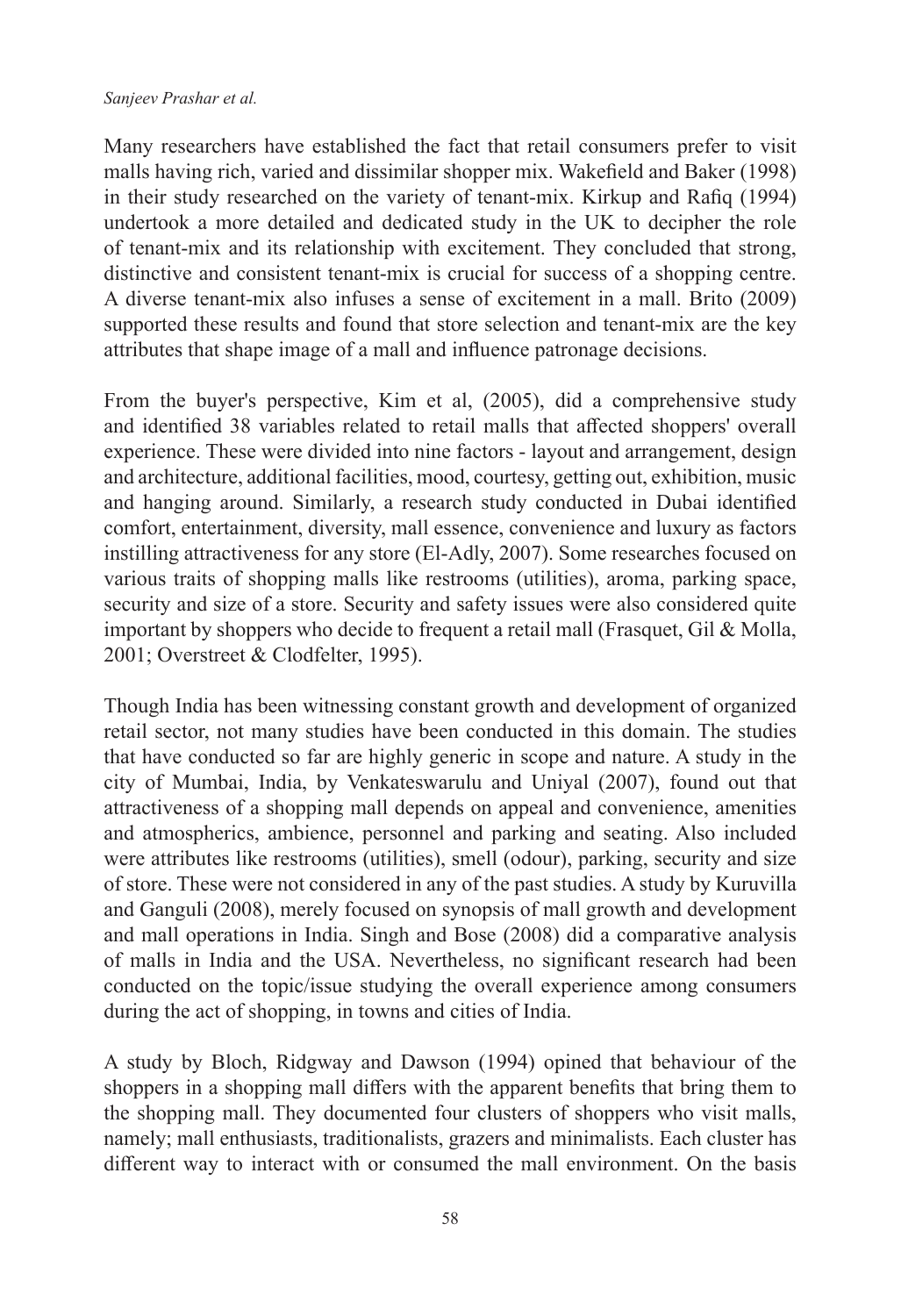of the activities that shoppers perform in the mall, Ruiz, Chebat and Hansen (2004) classified them into four segments - recreational shoppers, full experience shoppers, traditional shoppers and mission shoppers.

The present literature explains about various factors that attract shoppers towards a particular shopping mall. It is pertinent to understand which of these factors really attract them as a group towards a retail mall and to develop related strategies associated with the identified groups.

# **RESEARCH METHODOLOGY**

This study is based on descriptive research design; primary data was collected from shoppers in the city of Raipur. A validated research instrument for this study was borrowed from a similar study conducted in Delhi NCR, India (Singh & Sahay, 2012). Besides questions seeking key demographic attributes of respondents, the instrument comprised of 22 statements relating to different aspects of mall management. The sampling stage involved data collection through administering of research instrument among a part of the population referred to as sample. The main objective of this study was to identify exclusive segments that were influenced by the different attributes of mall attractiveness, and so the sampling unit for this research comprised of four shopping malls in Raipur, from where all the responses were collected. These malls were City Mall 36, City Centre, Magneto Mall and Ambuja Reality. The brief about these malls is available in Exhibit 1.

The study employed non-probability method for selecting the sample. Respondents were selected through convenience sampling and utmost care was taken to include respondents from across the city. A sample size of 300 was planned for this research. After discounting incomplete questionnaires, the actual sample size turned out to be 263. Mall intercept method was used and persons carrying at least two shopping bags were contacted for responses. The questionnaire was administered personally. Questions were read out and explained so that all the respondents interpreted questions in the same way.

# **Data Analysis through Cluster Analysis**

An exploratory technique, Cluster Analysis is used to identify clusters (groups) of homogeneous observations, which are separated from others. As a technique, it has been used widely by researchers for segmenting the markets (Maier and Saunder, 1990; Wind, 1978). Following the method prescribed by Saunders (1994), a twostage Cluster Analysis – a Hierarchical, followed by k-means, a Non-hierarchical algorithm, was conducted using SPSS 21.0 (Punj & Stewart, 1983).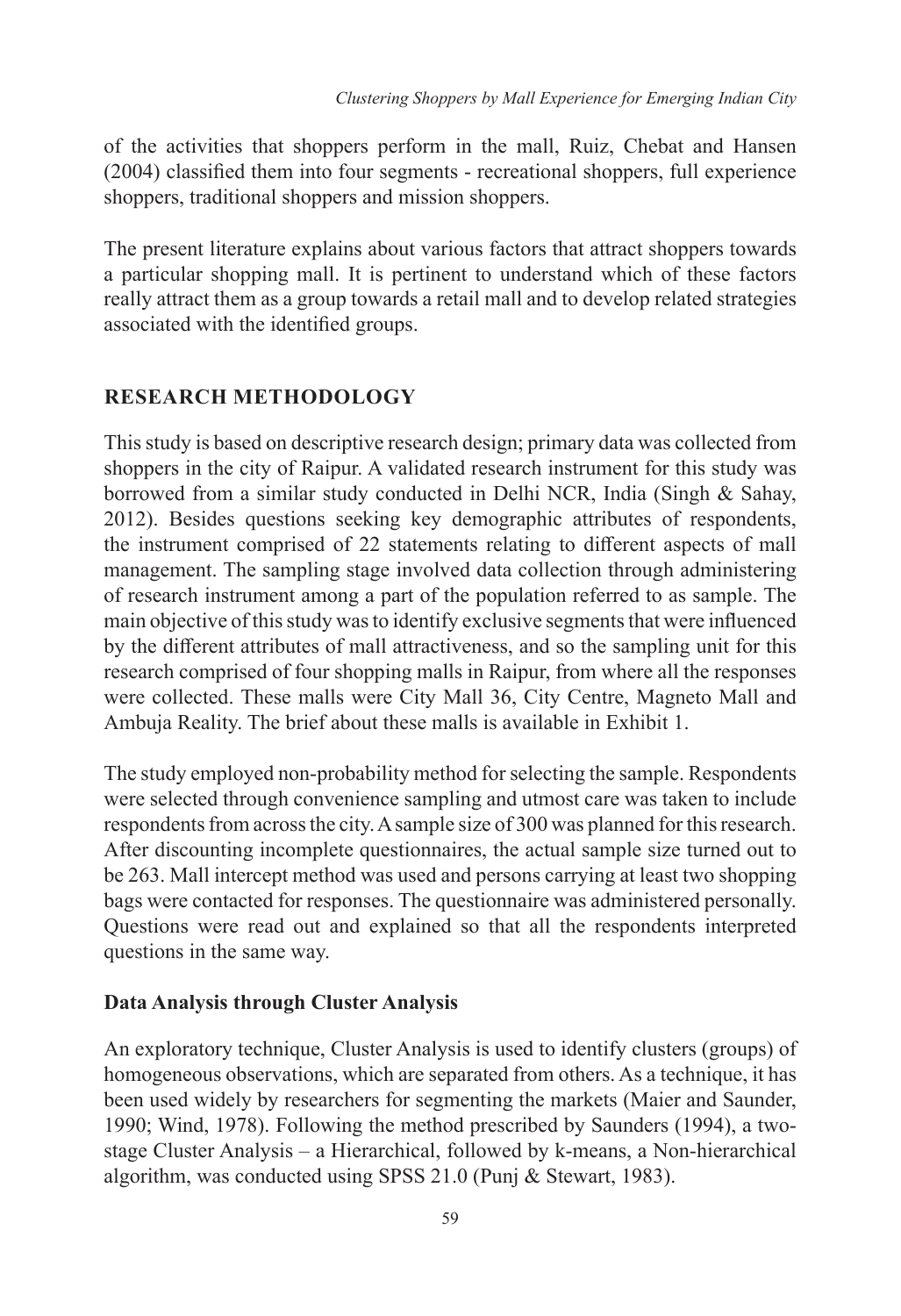A five point Likert Scale was used to collect data, where a score of '5' represented 'strong agreement' with the given statement and '1' reflected 'strong disagreement.' On examining the collected data, it was found that most of the responses for majority of variables fell in the range of 3 to 5. This implied that there can be maximum 3 clusters in the analysis for obtaining any meaningful result. Since, Cluster Analysis is an interdependence technique, further analysis was conducted. Two cases were found with missing responses. As had been suggested by Maier and Saunder (1990), these cases were deleted to remove any bias in the analysis. Thus, the Cluster Analysis was undertaken with 261 responses. Before analysing the data through Non-hierarchical Cluster Analysis, a Hierarchical Clustering technique was applied in order to identify the number of clusters. This technique helps identify the number of clusters in the dataset. A portion of the dendogram is shown in Figure 1.

From Figure 1, it can be inferred that there are three clusters in the dataset. However, while the first cluster consists of 259 responses, the second and third cluster consists of 1 response each (i.e., case numbers 158 and 159 respectively). Still, the analysis was continued using k-means clustering, which is a widely used approach for clustering and segmentation. K-means Clustering technique requires the researcher to specify the number of clusters needed in the solution. As the Hierarchical technique has shown three clusters, clustering was conducted for obtaining three-clustered solution. The solution results showed three clusters, namely, Cluster 1 (Size: 258), Cluster 2 (Size: 1) and Cluster 3 (Size: 2). As was confirmed through Hierarchical Clustering, the cluster sizes for 2nd and 3rd clusters are very low. The ANOVA results showed that A7, A8, A9, A10, A11, A12, A17 and A19 were insignificant in determining clusters. The data was examined to find out the cases in these clusters. These were: Cluster 2 (case number: 158) and Cluster 3 (case numbers: 19, 159). A summary of these cases is shown in Table 1.

Cluster 2: This is the case of a male student who likes background music and internal aesthetics, most probably this respondent is a 'frugal shopper.'

Cluster 3: These are cases of male respondents between 20–35 years and who are attracted to malls because of its Attractive Facade, Climatic Control and Cleanliness. Most likely these respondents visit the mall for exploring it, rather than for shopping.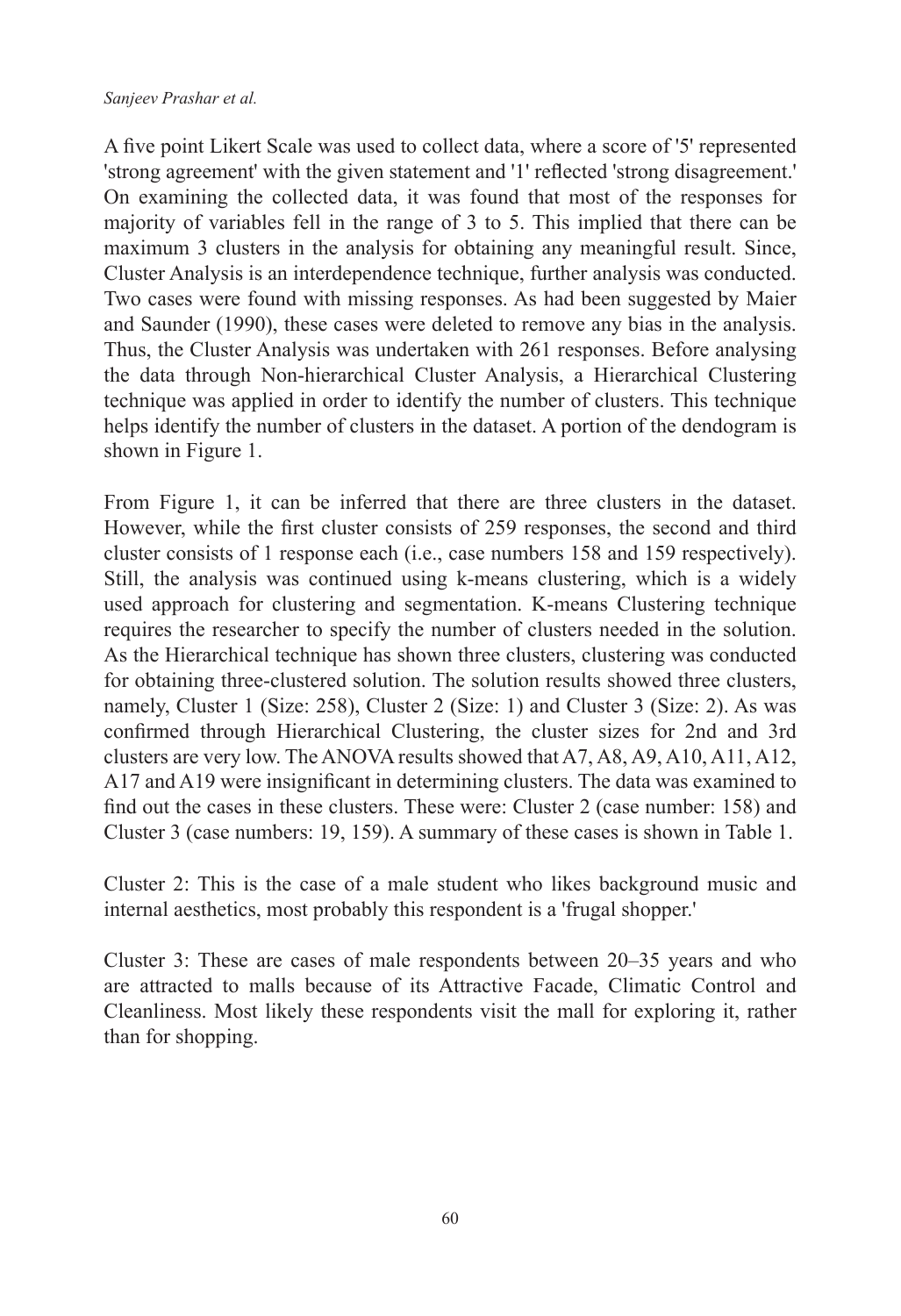

*Figure 1*. Dendogram from first hierarchical clustering

*Notes:* The horizontal axis of the dendrogram represents the distance or dissimilarity between clusters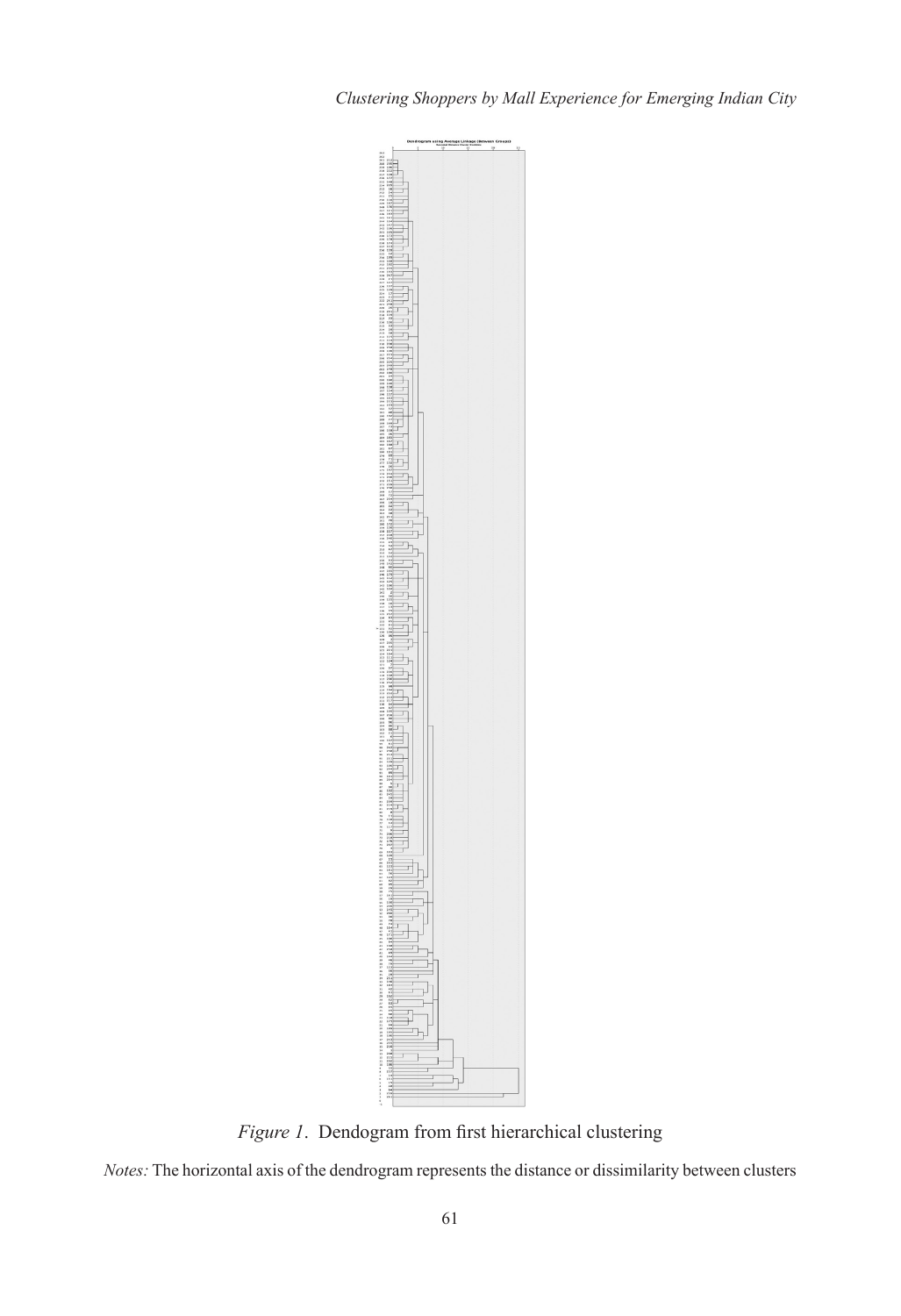| Type of<br>Variable | Variables                             | Cluster 2                | Cluster 3                |                          |
|---------------------|---------------------------------------|--------------------------|--------------------------|--------------------------|
| Demographic         | Case No.                              | 158                      | 19                       | 159                      |
|                     | Age                                   | $20 - 35$                | $20 - 35$                | $20 - 35$                |
|                     | Gender                                | Male                     | Male                     | Male                     |
|                     | <b>Marital Status</b>                 | Unmarried                | Married                  | Unmarried                |
|                     | Oualification                         | Graduation               | Graduation               | Professional             |
|                     | Occupation                            | Student                  | <b>Business</b>          | Student                  |
|                     | Monthly Income                        | < 10000                  | 25000-50000              | 10000-25000              |
| <b>Behavioural</b>  | A1: Distance to Mall                  | <b>Strongly Disagree</b> | <b>Strongly Disagree</b> | <b>Strongly Disagree</b> |
|                     | A2: Attractive Façade                 | <b>Strongly Disagree</b> | Agree                    | Agree                    |
|                     | A3: Excellent Climatic<br>Control     | <b>Strongly Disagree</b> | Agree                    | Agree                    |
|                     | A4: Cleanliness and<br>Hygiene        | <b>Strongly Disagree</b> | Agree                    | Agree                    |
|                     | A5: Benches for Resting               | Disagree                 | Agree                    | <b>Strongly Disagree</b> |
|                     | A6: Easy to Navigate Stores           | Not Sure                 | Agree                    | Not Sure                 |
|                     | A13: Background Music                 | Agree                    | Not Sure                 | <b>Strongly Disagree</b> |
|                     | A14: Illumination Within              | Not Sure                 | Agree                    | <b>Strongly Disagree</b> |
|                     | A15: Safety and Exit<br>Provision     | Disagree                 | <b>Strongly Agree</b>    | Not Sure                 |
|                     | A16: Large Size                       | <b>Strongly Disagree</b> | Disagree                 | <b>Strongly Disagree</b> |
|                     | A18: Chance of Slipping/<br>falling   | Not Sure                 | Not Sure                 | <b>Strongly Disagree</b> |
|                     | A20: Open Space and Wide<br>Corridors | <b>Strongly Agree</b>    | Not Sure                 | <b>Strongly Disagree</b> |
|                     | A21: Internal Aesthetics              | Agree                    | Not Sure                 | <b>Strongly Disagree</b> |
|                     | A22: Security Features                | Not Sure                 | Not Sure                 | <b>Strongly Disagree</b> |

#### Table 1 *Cluster solution with k-means clustering*

Considering that these cases would have behaved like outliers and biased the solution, these were removed from the data set. The analysis was re-conducted with the data set containing 258 observations. As earlier, to determine the number of clusters, Hierarchical Clustering was performed using both R-software (an open source data mining software) and SPSS. The output obtained from R-software is shown in Figure 2.

The dendogram in Figure 2 clearly shows that there are two clusters in the dataset. The clusters are of sufficient size for meaningful Cluster Analysis. As earlier, k-means Clustering was performed. The clustering solution showed 2 clusters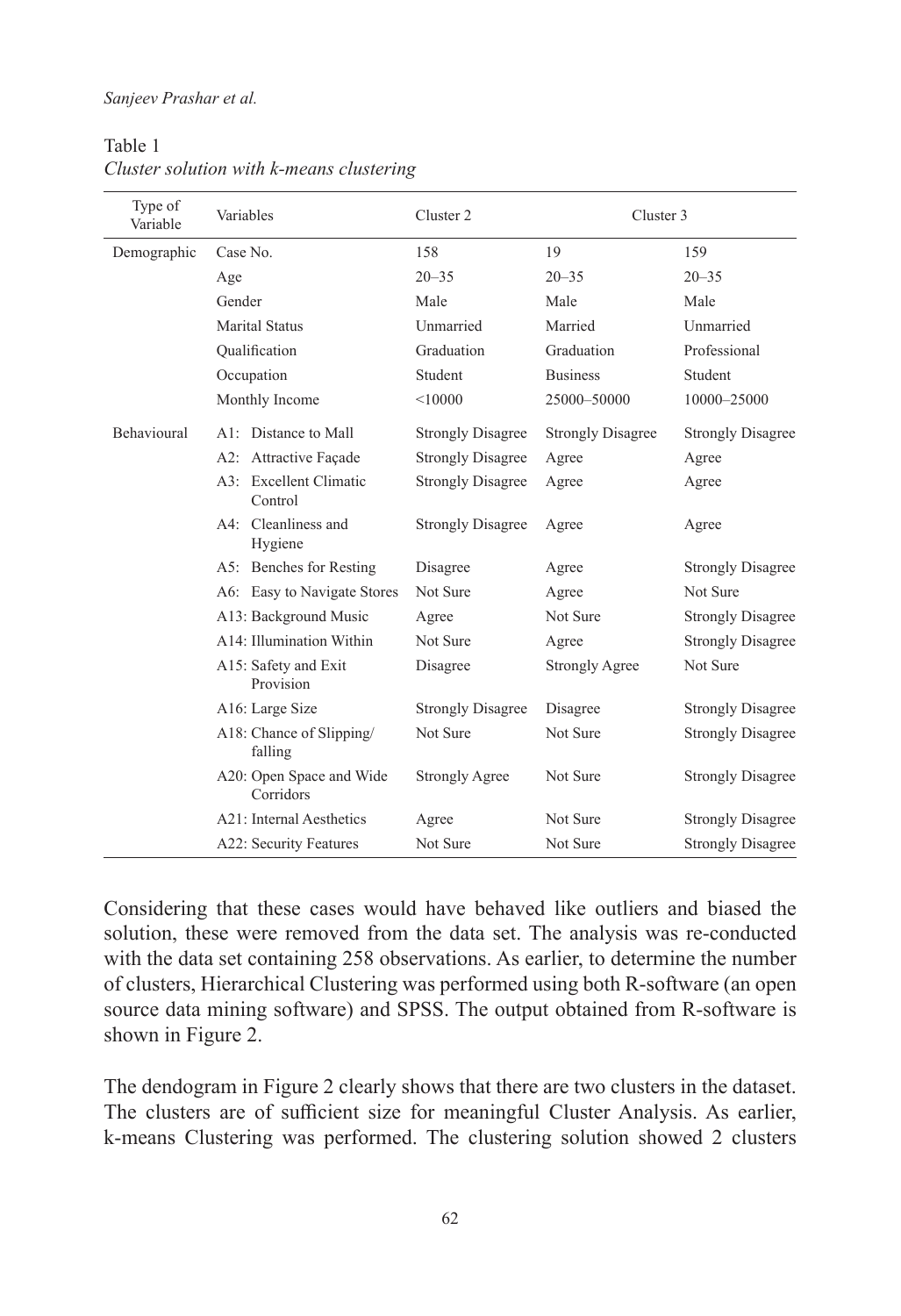

*Notes*:The horizontal axis of the dendrogram represents the distance or dissimilarity between clusters.

containing 125 and 133 respondents respectively. Thus, the clusters are of similar sizes and hence interpretable. The demographic characteristics of the clusters are shown in Table 2.

Table 3 displays the behavioural characteristics of the clusters obtained.

# **DISCUSSIONS**

## **Demographic Profile**

For analysis, percentages rather than absolute numbers have been followed, as absolute numbers will be biased by the number of respondents in any particular category. From Table 2, we note that both clusters are of almost equal size. While Cluster 1 is slightly dominated by males (53%), Cluster 2 has slight domination of females (56%). This reflects that that gender does not play important role in interpretation of clusters. In terms of age, it can be noted that respondents of higher age group between 36 and 65 years dominate Cluster 1, whereas Cluster 2 has relatively younger respondents between 13 and 35 years. Clusters 1 and 2 represent almost equal number of married and unmarried respondents. Cluster 1 has mostly post-graduate and professionally qualified respondents whereas Cluster 2 represents respondents who have qualification up to graduation. Occupationwise, most government service employees fall in Cluster 1 and students dominate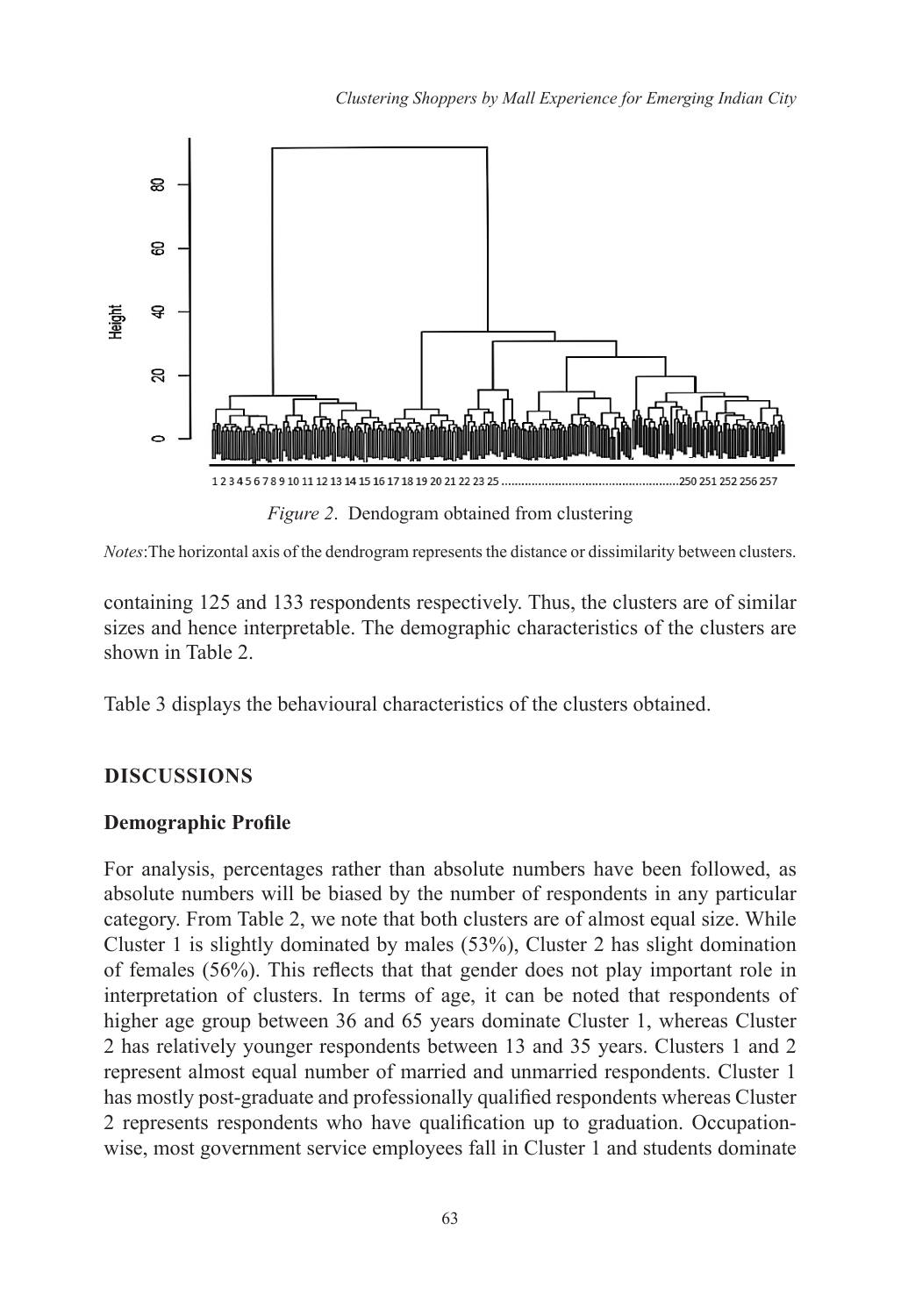Cluster 2. Other categories of occupation are almost equally distributed between the two clusters. Sixty five percent of the respondents in Cluster 1 have monthly income of more than INR 40,000, while three-fourth of respondents in Cluster 2 had monthly income of less than INR 10,000.

| Demographic Variables<br>Cluster 1 |                 | Frequencies    |                |                | Percentage |           | Total   |
|------------------------------------|-----------------|----------------|----------------|----------------|------------|-----------|---------|
|                                    |                 | Cluster 1      | Cluster 2      | Total          | Cluster 1  | Cluster 2 | Percent |
| Gender                             | Male            | 112            | 98             | 210            | 53         | 47        | 100     |
|                                    | Female          | 21             | 27             | 48             | 44         | 56        | 100     |
| Age                                | $13 - 19$       | $\overline{4}$ | 17             | 21             | 19         | 81        | 100     |
|                                    | $20 - 35$       | 66             | 74             | 140            | 47         | 53        | 100     |
|                                    | $36 - 50$       | 54             | 30             | 84             | 64         | 36        | 100     |
|                                    | $51 - 65$       | 9              | $\overline{4}$ | 13             | 69         | 31        | 100     |
| <b>Marital Status</b>              | Unmarried       | 50             | 63             | 113            | 44         | 56        | 100     |
|                                    | Married         | 80             | 61             | 141            | 57         | 43        | 100     |
|                                    | Widow/Divorced  | 3              | $\mathbf{1}$   | $\overline{4}$ | 75         | 25        | 100     |
| Qualification                      | School Level    | 6              | 19             | 25             | 24         | 76        | 100     |
|                                    | Graduation      | 43             | 68             | 111            | 39         | 61        | 100     |
|                                    | Post-Graduation | 59             | 34             | 93             | 63         | 37        | 100     |
|                                    | Professional    | 25             | $\overline{4}$ | 29             | 86         | 14        | 100     |
| Occupation                         | Govt. Service   | 45             | 19             | 64             | 70         | 30        | 100     |
|                                    | Private Service | 42             | 40             | 82             | 51         | 49        | 100     |
|                                    | Self-Employed   | 12             | 12             | 24             | 50         | 50        | 100     |
|                                    | <b>Business</b> | 18             | 26             | 44             | 41         | 59        | 100     |
|                                    | Student         | 16             | 28             | 44             | 36         | 64        | 100     |
| Monthly                            | < 10000         | 11             | 30             | 41             | 27         | 73        | 100     |
| Income (INR)                       | 10000-25000     | 42             | 31             | 73             | 58         | 42        | 100     |
|                                    | 25000-40000     | 27             | 35             | 62             | 44         | 56        | 100     |
|                                    | >40000          | 53             | 29             | 82             | 65         | 35        | 100     |
| <b>Cluster Size</b>                |                 | 133            | 125            | 258            | 52         | 48        | 100     |

### Table 2 *Demographic characteristics of the clusters*

Thus, it can be inferred that Cluster 1 has highly academically qualified respondents of 36 years and above age, most of whom are government officials with high monthly income of INR 40,000. Students up to graduation, with monthly income less than INR 10,000 (if at all any income is there), in the age group between 13 and 35 years comprise Cluster 2.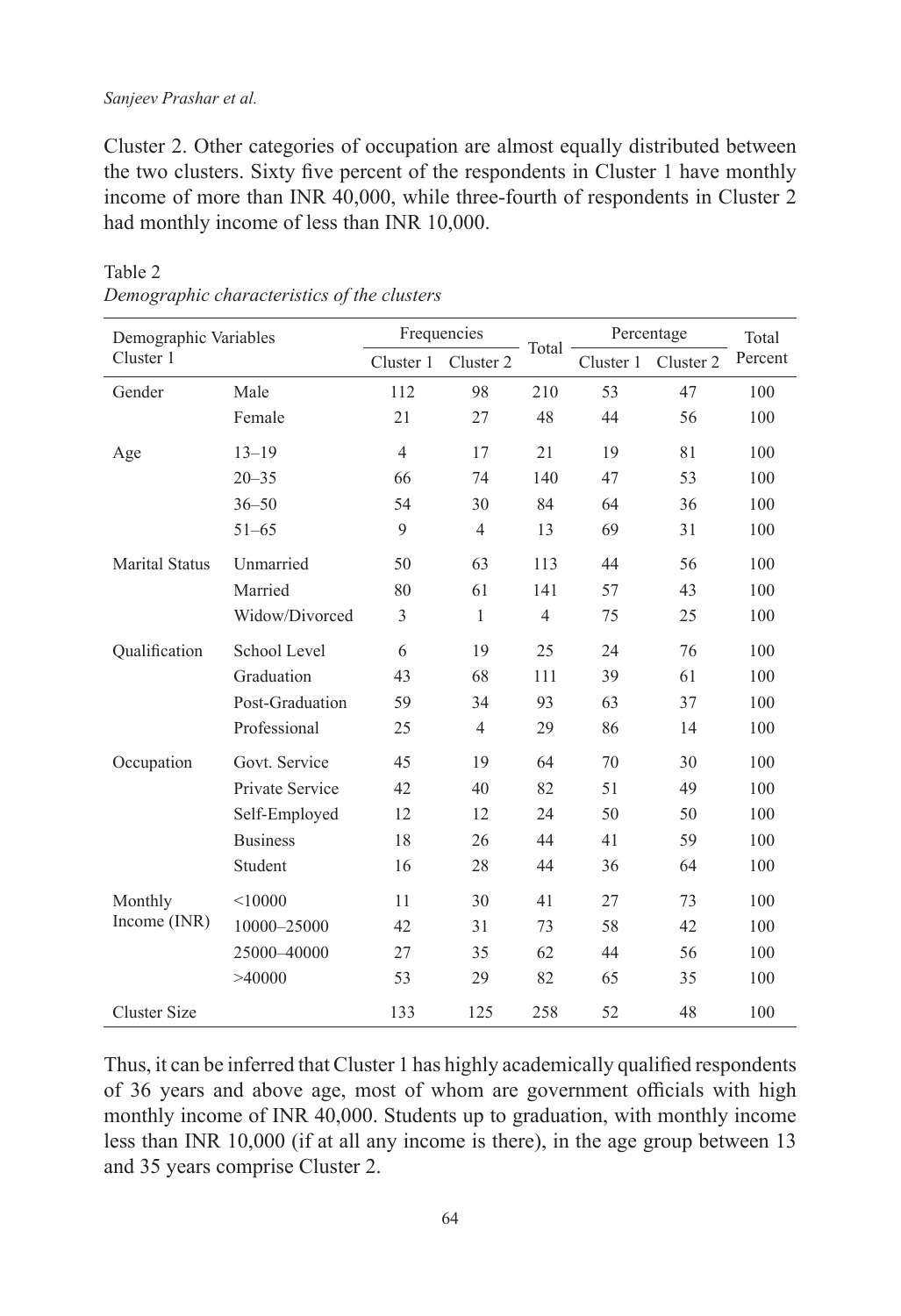|                                    | Cluster Centers (Mean) | <b>ANOVA</b>   |         |
|------------------------------------|------------------------|----------------|---------|
| <b>Behavioral Variables</b>        | Cluster 1              | Cluster 2      | p-Value |
| A1: Distance to Mall               | $\overline{4}$         | 5              | 0.000   |
| A2: Attractive Façade              | $\overline{4}$         | 5              | 0.000   |
| A3: Excellent Climatic Control     | $\overline{4}$         | 5              | 0.000   |
| A4: Cleanliness and Hygiene        | 4                      | 5              | 0.000   |
| A5: Benches for Resting            | $\overline{4}$         | 5              | 0.000   |
| A6: Easy to Navigate Stores        | $\overline{4}$         | 4              | 0.000   |
| A7: Diverse Tenant Mix             | 4                      | 4              | 0.000   |
| A8: Sufficient Parking Space       | 4                      | 5              | 0.051   |
| A9: Pleasant Odor                  | 4                      | 4              | 0.000   |
| A10: Mall Events                   | 3                      | 4              | 0.000   |
| A11: Availability of Utilities     | 4                      | 4              | 0.000   |
| A12: Adequate Security             | $\overline{4}$         | $\overline{4}$ | 0.309   |
| A13: Background Music              | 4                      | 4              | 0.000   |
| A14: Illumination Within           | $\overline{4}$         | 4              | 0.000   |
| A15: Safety and Exit Provision     | 4                      | 4              | 0.016   |
| A16: Large Size                    | 3                      | 4              | 0.000k  |
| A17: Promotional Schemes           | 3                      | 4              | 0.000   |
| A18: Chance of Slipping/falling    | $\overline{4}$         | 4              | 0.001   |
| A19: Adequate Vertical Circulation | 4                      | $\overline{4}$ | 0.071   |
| A20: Open Space and Wide Corridors | 4                      | 4              | 0.099   |
| A21: Internal Aesthetics           | 4                      | 4              | 0.000   |
| A22: Security Features             | 4                      | 4              | 0.000   |

Table 3 *Behavioural characteristics of the clusters*

### **Behavioural Characteristics**

From Table 3, we note that behavioural variables—sufficient parking space (A8), adequate security (A12), adequate vertical circulation (A19) and open space with wide corridors (A20) were not significant in determining clusters and hence do not play any role in the interpretation of clusters. On the 5-point Likert Scale used to collect the data, most of the responses in cluster centers range from 'Not Sure' (3) to 'Strongly Agree' (5).

For almost all the questions, respondents in Cluster 1 lay between 'Not Sure' and 'Agree'. They tend to be on the positive side of the scale in terms of distance to mall, internal or external attractiveness of mall, atmospheric factors, climatic control, cleanliness and hygiene, resting benches, diverse tenant-mix, availability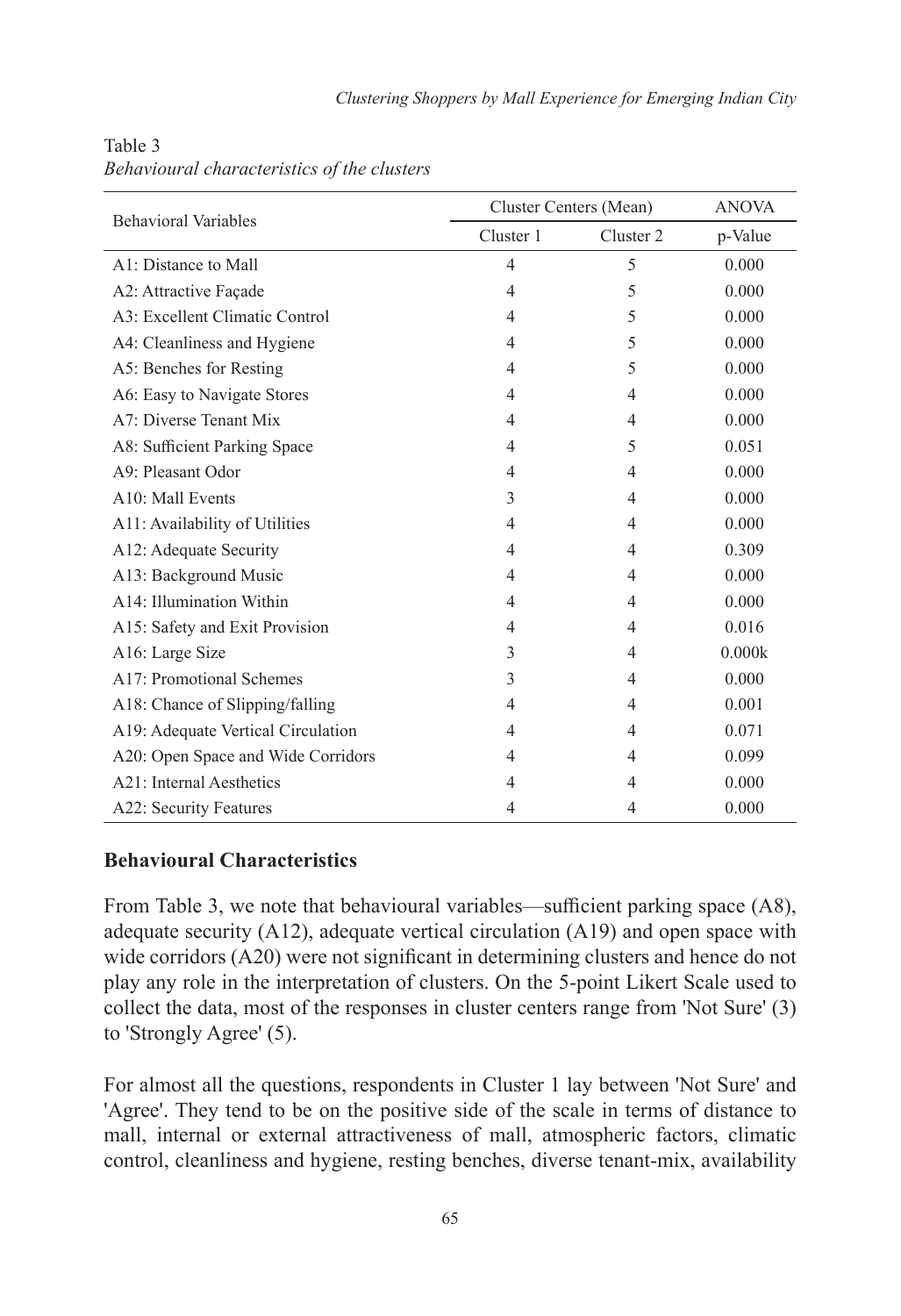of utilities, and safety and security within malls. These respondents were neutral to the influence of mall events, size of mall and promotional schemes on selection of mall. Respondents in Cluster 2 amassed towards the extreme positive side of the scale and had spread between 'Agree' to 'Strongly Agree.' Their agreement was strong with variables like distance to mall, internal or external attractiveness of mall, excellent climatic control, cleanliness and hygiene, resting benches and sufficient parking space. Marketing activities and events organised by malls, promotional schemes offered by malls/ retailers and size of mall also fascinate this cluster.

Finally, it can be inferred that students, mostly graduates and having month income of less than INR 10,000 and in the age group 13–35 years, do have affinity with antecedent factors like ambience, physical infrastructure, convenience etc. with which malls attempt to lure shoppers. Factors related to marketing focus like events and promotional schemes attract them. On the other hand, government employees of relatively higher age group (35–65 years) possessing post-graduate or professional qualification and with monthly income more than INR 40,000 were also on the positive side of the scale. However, the extent was slightly less as compared to the younger segment on distance to mall, interior and exteriors décor and facilities. In other words, they do have inclination towards the behavioral variables. Marketing efforts of such companies may not discriminately stir this segment.

Further to be noted is the fact that both these segments look forward to having total value proposition (TVP) from the malls with respect to diverse tenant-mix, easy circulation, good atmospherics, safety provisions and good provision of utilities.

Looking at the three cases that were deleted earlier (Table 1), it is noted that these three cases are contra to the respondents as segmented above. These respondents didn't have some inclination for distance to mall and size of malls. But the number of these respondents is very low.

Thus, the results of Cluster Analysis show that the most of the marketing tactics that malls use are must and essential for attracting shoppers. Malls must therefore, continue to invest in external and internal antecedent variables leading to better shopping experience for buyers.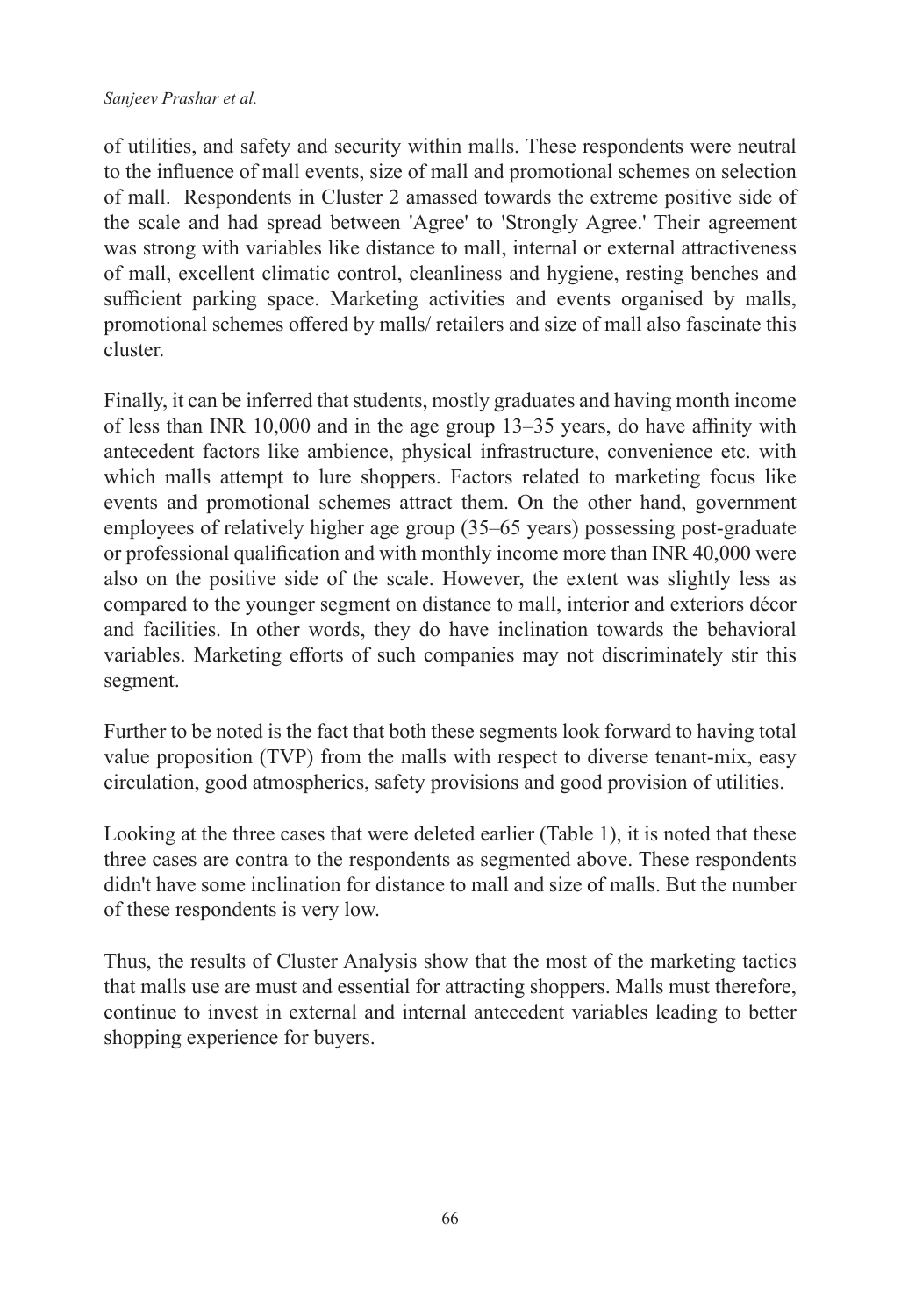## **CONCLUSIONS AND IMPLICATIONS**

This research paper has classified mall shoppers into two segments in terms of the shopping mall attractiveness factors. Cluster 1 consists of relatively higher aged service class people and Cluster 2 has younger students. The antecedent factors contributing shopping experience influence both the segments. However, the extent of influence differentiates the two segments on some factors. This provides a better understanding of each segment and helps mall managers in identifying the influencers and deciphering the impact of those on each of the segment.

Distance to mall, attractive façade, climatic control, cleanliness and rest-benches influenced all the respondents. But segment comprising of young students has mean score of five as compared to the segment of relatively aged people, which had the score of four. Also, the younger segment pays more importance to variables like mall events and promotional schemes being organised by malls and/ or retailers. We can attribute this affinity for promotional schemes and events among youth to relatively 'high marginal value of their rupee'. Mostly being students, they largely depend on their parents, for money.

Cumulatively, we note that younger populace looks for malls that are nearer to locations and provide better promotional schemes and good bargains for the products/services. Their entertainment motive is satisfied by the events organised by malls. These events provide students with opportunity to showcase their talents. Further, such schemes and events are tools to attract young market that is high on impulse buying. Hence, retailers and mall managers must aggressively organise campaigns for promoting the events and promos, backed with excellent supply channels and point of sale counters, extending extra incentive for impulsive shoppers.

Defining shopping experience needs cumulative manifestation of various antecedent factors. Shoppers across both the segments desired the presence all multiple factors that include ambience, physical infrastructure, convenience and safety.

Many of the studies have already posited that Indian shoppers visiting retail shops and malls are motivated by not only functional benefits. They also attempt to fulfill social and recreational drives. The shoppers view these retail malls as the destination offering fun and entertainment, apart from providing the utilitarian benefits such as assortment of products and good bargains. The Indian consumers view these as the ultimate get-away destination for fun.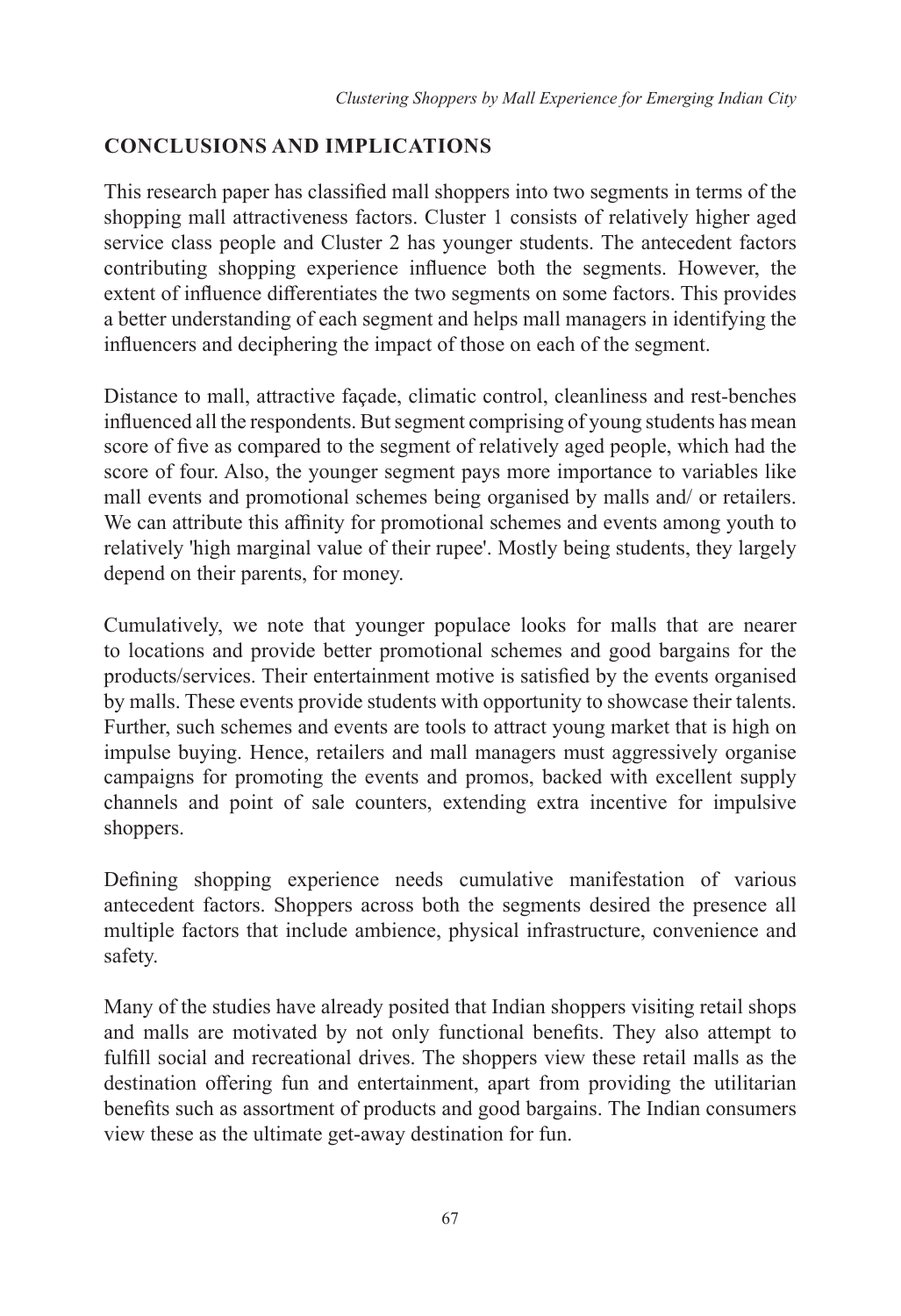Results of this study may be compared with results of other landmark studies conducted in past especially Bloch et al. (1994). Bloch and co-researchers identified four shoppers segments namely Mall enthusiasts, Traditionalists, Grazers, and Minimalists. Each segment was defined in terms of their participation in mall activities with Mall Enthusiasts participating in maximum activities and Minimalists shying away from most activities. The present study asked shoppers opinion on an extended list of mall activities and attributes. Unlike Bloch et al, the mall shoppers of Raipur did not differ significantly in their extent of participation or acceptance of activities and attributes, the only exception being marketing and promotional activities/attributes (A10, A16 and A17). Cluster 1 identified in this research comprise of middle-aged, service class people with relatively higher income. These people use appreciate mall attributes but do not endorse marketing and promotional activities. They can be equated with 'Traditionalist' in the work of Bloch et al. (1994). Cluster 2 identified in the present research is similar to 'Grazers' in their shopping behaviour though they show resemblance to 'Mall Enthusiasts' in their mental orientation. However their lower income means they cannot afford most products and services in a mall and they end up being window shoppers. They are significantly attracted by marketing and promotional activities organised by shopping malls.

## **Managerial Implications**

It is still early days and learning phase for mall developers and managers in India. The present study indicates that customer segments in smaller town like Raipur are different from what we see in developed countries (Bloch et al., 1994) and bigger Indian cities like Delhi and Mumbai (Singh and Sahay, 2012; Singh and Prashar, 2014). Bigger cities have large number of shoppers of younger age, modern orientation and high income. They are more likely to be the 'Mall Enthusiasts' as enunciated by Bloch et al. (1994). In smaller towns large number of customers are middle-aged. They have higher income but do not have matching modern orientations. At best they can be 'Traditionalists'. Shoppers with younger age and modern aspirations unfortunately are financially not independent, compelling them to be mare grazers.

Though younger customers are considered to be the key target market for malls, they will not benefit the malls in Raipur in the short run. Their constraining factor is income. Mall managers cannot change it. To ensure profitability mall managers need to focus on gaining trust of Cluster 1 (Traditionalists). They have the resources to buy but their conviction towards the mall is not as strong as the younger shoppers. It is possible that they are accustomed to shopping from unorganised retail stores.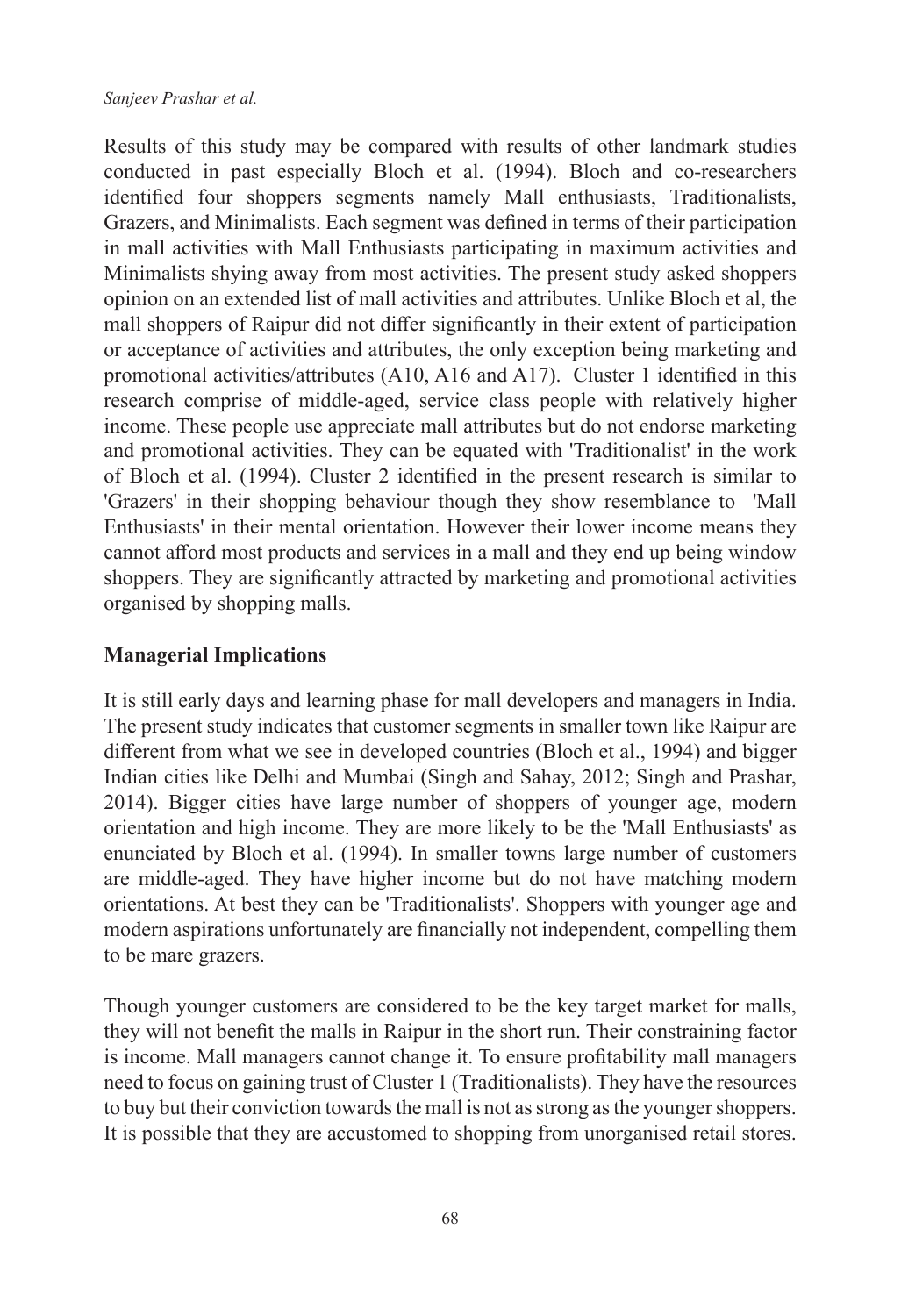Mall managers need to fight a battle of perception, convincing these shoppers that mall is as utilitarian as the neighbourhood shop they patronise. For this to happen, the mall should plan its tenant-mix carefully so that all the products and services available in the shopper's neighbourhood are available in the shopping mall. Some of the prominent local retailers may be encouraged to occupy space in the mall. Another aspect shall be matching the convenience of neighbourhood store. Encouraging retailers to provide services like home delivery and customer take-away may do it. Above all the retailers in a mall should offer superior value for money as the shoppers are expected to benchmark prices with what they pay at the traditional stores. Being middle-aged most of the shoppers in Cluster 1 shall have children. It is important for the malls to have tenants and services that appeal to all the members of the family.

While doing all this, the malls should not lose sight of younger shoppers who would decide fate of the mall in the long run. Malls are expected to organise marketing ad promotional activities that attract younger shoppers with lesser income. The mall may induce them to shop by renting space to retailers that sell low-priced merchandise for youngsters. Some of these products can be sold through kiosks. Once tuned to shopping, young shoppers are expected to upgrade once their income rises.

It is imperative for mall managers and retail marketers to concentrate on refining the retail atmospherics, besides providing with basic conveniences like utilities, parking and safety. They must focus on hosting entertaining and exciting events that add to consumer' overall shopping experiences (Wakefield and Baker 1998). Apart from providing the shoppers' with recreational activities, mall managers should make endeavour to introduce number of loyalty programs that extend economy value and reason to visit malls repeatedly. This in turn would lead to high-value association between the stores and shoppers, besides increasing the drive for store loyalty.

## **Future Research**

This study is based on perception of mall shoppers about activities and attributes of shopping malls. It would be useful to see how opinion on mall attributes translates into behavioural outcomes like satisfaction, repeated visits and purchase (loyalty), and recommending it to others (advocacy). Future research could examine the relationship between shoppers' activities and factors, such as mall loyalty and mall satisfaction. Also, similar studies can be conducted at other Tier 2 and Tier 3 cities across India, which will further validate the results of the present study. This would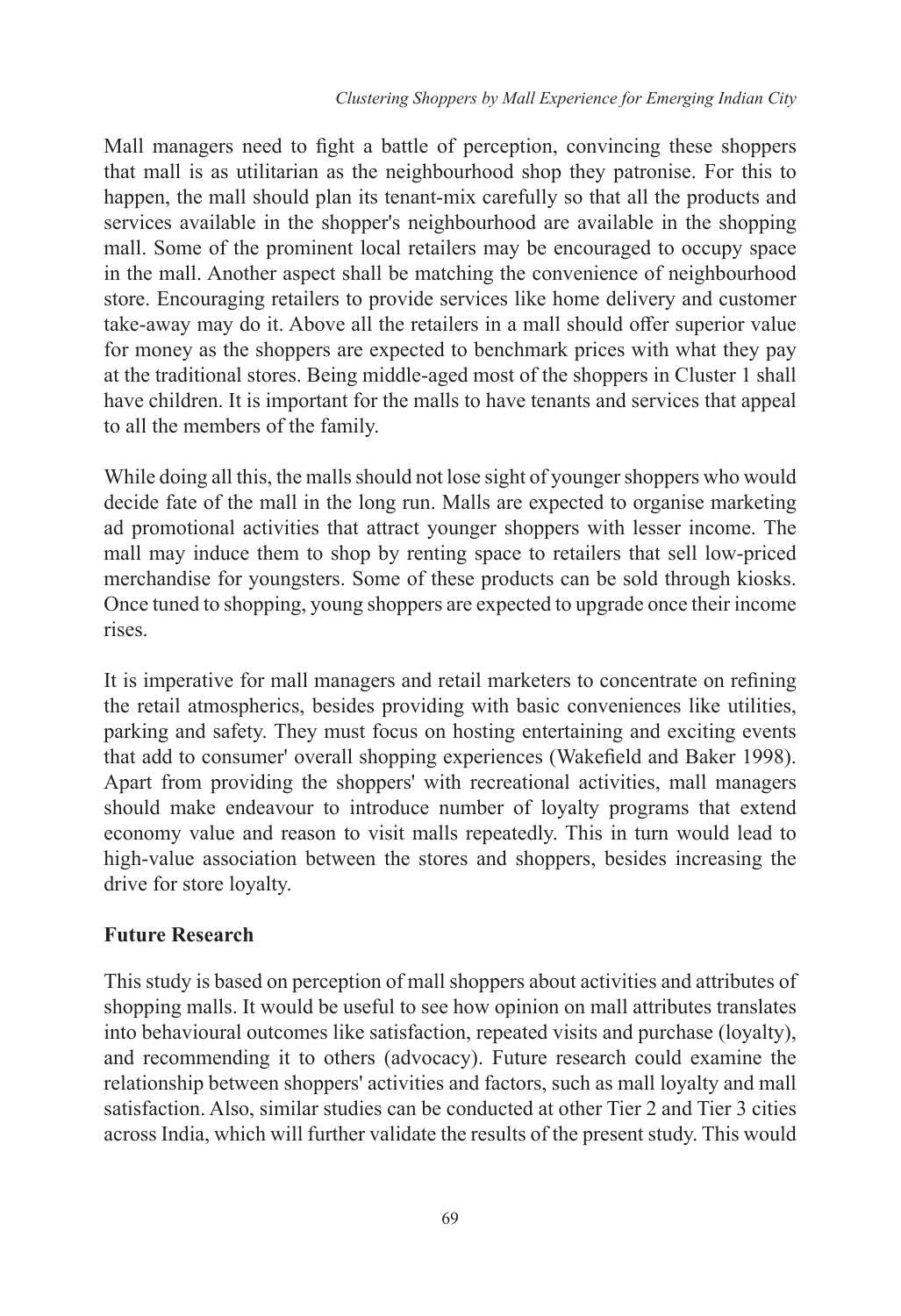provide greater insights to mall managers in developing strategic frameworks for catering to the needs of shoppers from these non-metropolitan cities. Future research can also focus on comparative studies between respondents from Tier 1 cities vs. other emerging cities.

# **Exhibit 1**

## **Shopping Malls in Raipur – Basic Perspectives**

- 1. **City Mall 36:** Established in the year 2008 and promoted by City Mall Developers. Located on GE Road, Raipur, India, it has an area of 350,000 square feet. Prominent outlets located in this mall are Globus, DLF Brands, Lotus Electronics, Fab India, Food Court, Amoeba Gaming Zone and Inox Cinemas.
- 2. **City Center:** Gupta Infrastructure Developers promoted mall opened in the year 2010. It is situated in the heart of the city at Pandri, Raipur, India. The gross leased area of this mall is around 650,000 square feet. Central, Reliance, Big Bazaar, Food Court, Café Coffee Day, Gaming Zone, Cinemax, etc. are some of the well-known brands situated in this mall.
- 3. **Magneto Mall:** Opened in 2010, this mall has been owned by Avinash Developers. With gross leased area of 1,035,000 square feet, this mall is located on the GE Road, Raipur, India. It hosts many of the national and international brands like, Easyday (Hyper Market), Westside, Hyatt Hotel, Time Zone (Gaming Zone), Food Court and PVR Cinemas.
- 4. **Ambuja City Center**: Opened for public in 2013, this has been developed and promoted by Ambuja Neotia Group. Located at Mowa, Raipur, India, this mall has retail mix of international, national and local brands including Shopper's Stop, Pantaloons, Inox, Lifestyle Max, Spencer's, Hangout and Time Zone, Adidas, Nike, Puma, United Colors of Benetton, Blackberry, Fabindia, Reebok, Bata, Woodland, etc.

## **REFERENCES**

Babin, B. J., Darden, W. R., & Griffin, M. (1994). Work and/or fun: Measuring hedonic and utilitarian shopping value. *Journal of Consumer Research*, *20*, 644–656. https:// doi.org/10.1086/209376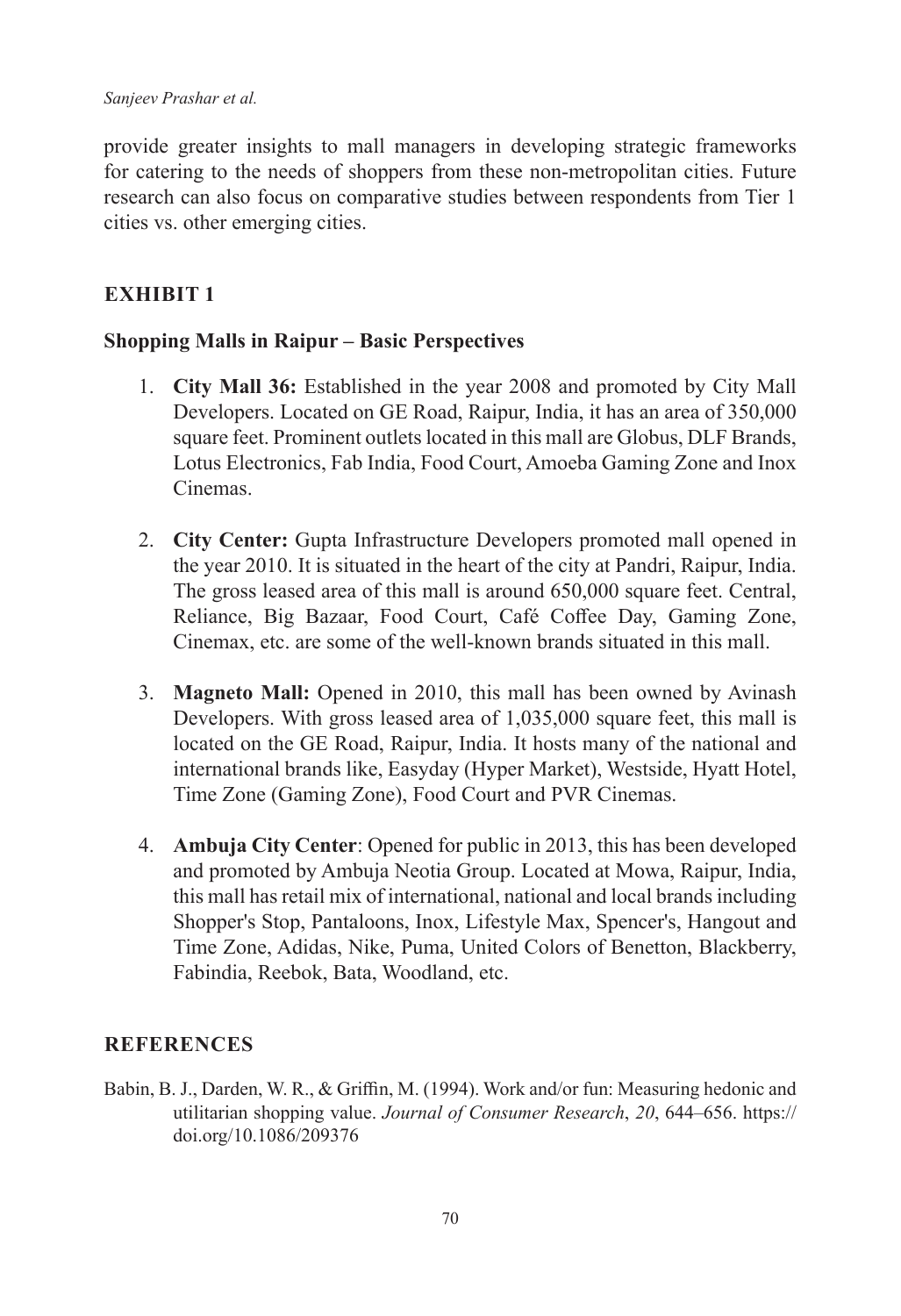- Bellenger, D. N., & Korgaonkar, P. K. (1980). Profiling the recreational shopper. *Journal of Retailing*, *56*(3), 77–92.
- Bloch, P., Ridgway, N., & Dawson, S. (1994). The shopping mall as consumer habitat, *Journal of Retailing*, *70*, 29–38. https://doi.org/10.1016/0022-4359(94)90026-4
- Brito, P. Q. (2009). Shopping centre image dynamics of a new entrant. *International Journal of Retail and Distribution Management*, *37*(7), 580–599. https://doi. org/10.1108/09590550910964611
- El-Adly, M. I. (2007). Shopping malls attractiveness: A segmentation approach. *International Journal of Retail and Distribution Management*, *35*(11), 936–950. https://doi.org/10.1108/09590550710828245
- Elizabeth L. A., Chan, Y. K. R., Yip, L. S. C., & Chan, A. (2014). Time buying and time saving: effects on service convenience and the shopping experience at the mall. *Journal of Services Marketing*, *28*(1), 36–49. https://doi.org/10.1108/JSM-03- 2012-0065
- Frasquet, M., Gil, I., & Molla, A. (2001). Shopping centre selection modeling: A segmentation approach. *International Review of Retail, Distribution and Consumer Research*, *11*(1), 23–38. https://doi.org/10.1080/09593960122279
- Harrison, T. (1995). Segmenting the market for retail services. *The International Review of Retail, Distribution and Consumer Research*, *5*(3), 271–286. https://doi. org/10.1080/09593969500000018
- Holbrook, M. B., & Hirschman, E. C. (1982). The experiential aspects of consumption: Consumer fantasies, feelings, and fun. *Journal of Consumer Research*, *9*, 132– 240. https://doi.org/10.1086/208906
- Huff, D. L., & Rust, R. T. (1984). Measuring the congruence of market areas. *The Journal of Marketing*, 68–74. https://doi.org/10.2307/1251312
- Jones, M. A. (1999). Entertaining shopping experiences: An exploratory investigation. *Journal of Retailing and Consumer Services, 6*(3), 129–139. https://doi.org/ 10.1016/S0969-6989(98)00028-9
- Kerin, R. A., Jain, A., & Howard, D. J. (1992). Store shopping experience and consumer price-quality-value-perceptions. *Journal of Retailing*, *68*(4), 376–397.
- Kim, Y., Jikeyong, K., & Minsung, K. (2005). The relationship among family and social interaction, loneliness, mall shopping motivation and mall spending of older consumers. *Psychology and Marketing*, *22*(12), 47–53. https://doi.org/10.1002/ mar.20095
- Kirkup, M. H., & Rafiq, M. (1994). Tenancy development in new shopping centres. *International Review of Retail, Distribution and Consumer Research*, *4*(3), 345– 360. https://doi.org/10.1080/09593969400000025
- Kuruvilla, S. J., & Ganguli, J. (2008). Mall development and operations: An Indian perspective. *Journal of Retail and Leisure Property*, *7*(3), 204–215. https://doi. org/10.1057/rlp.2008.14
- Kwon, H., Ha, S., & Im, H. (2016). The impact of perceived similarity to other customers on shopping mall satisfaction. *Journal of Retailing and Consumer Services*, *28*(1), 304–309. https://doi.org/10.1016/j.jretconser.2015.01.004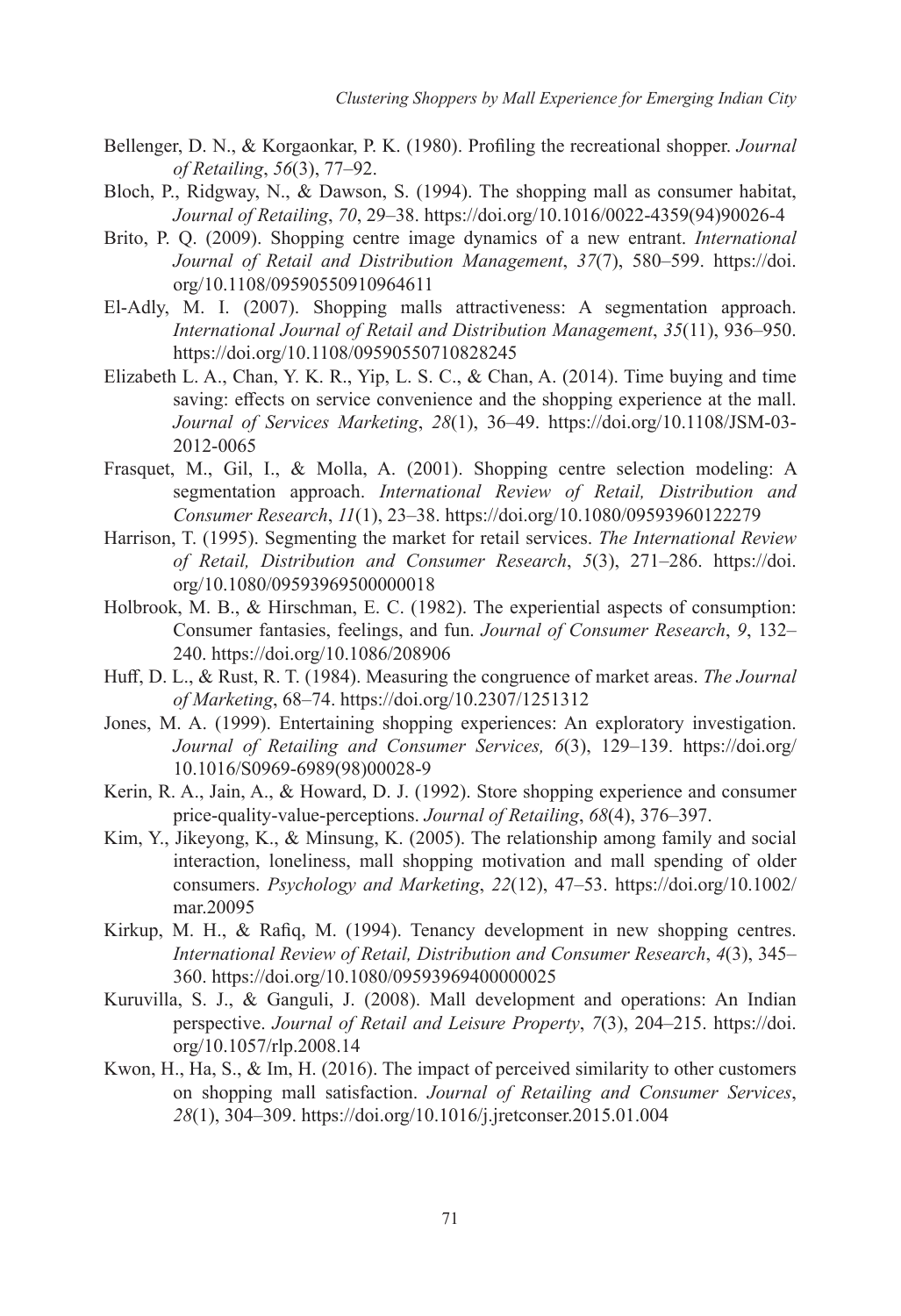- Lee, S., Ibrahim, M., & Hsueh-Shan, C. (2005). Shopping-centre attributes affecting male shopping behaviour. *Journal of Retail and Leisure Property*, *4*(4), 324–340. https://doi.org/10.1057/palgrave.rlp.5090230
- LeHew, M. L. A., & Fairhurst, A. E. (2000). US shopping mall attributes: An exploratory investigation of their relationship to retail productivity. *International Journal of Retail and Physical Distribution*, *28*(6), 261–279. https://doi. org/10.1108/09590550010328535
- Maier, J., & Saunders, J. (1990). The implementation process of segmentation in sales management. *Journal of Personal Selling and Sales Management*, *10*, 39–46.
- Mattila, A. S., & Wirtz, J. (2001). Congruency of scent and music as a driver of in-store evaluations and behavior. *Journal of Retailing*, *77*(2), 273–289. https://doi.org/ 10.1016/S0022-4359(01)00042-2
- Ong, D. L. T., Gan, Y. H., Juniaty, I., Wong, J. L. J., & Ling, A. R. (2015). Investigation of mall atmosphere in experiential shopping during holiday season: A case of Malaysian Shopping Malls. *International Review of Business Research Papers, 11*(1), 133–146. https://doi.org/10.21102/irbrp.2015.03.111.09
- Oppewal, H., & Timmermans, H. (1999). Modeling consumer perception of public space in shopping centres. *Environment and Behaviour*, *31*(1), 45–65. https://doi. org/10.1177/00139169921971994
- Overstreet, J., & Clodfelter, R. (1995). Safety and security concerns of shopping centre consumers and the effect of these concerns on shopping behaviour. *Journal of Shopping Centre Research*, *2*(1), 91–109.
- Punj, G., & Stewart, D. W. (1983). Cluster analysis in marketing research: Review and suggestions for application*. Journal of Marketing Research, 20*, 34–48. https:// doi.org/10.2307/3151680
- Reimers, V., & Clulow, V. (2009). Retail centres: It's time to make them convenient. *International Journal of Retail & Distribution Management*, *37*(7), 541–562. https://doi.org/10.1108/09590550910964594
- Reimers, V., & Val Clulow. (2014). Spatial convenience: Bridging the gap between shopping malls and shopping strips. *International Journal of Retail and Distribution Management*, *42*(10), 864–883. https://doi.org/10.1108/IJRDM-08-2013-0153
- Roy, D., & Masih, N. (2007). *Mall Management A growing phenomenon in Indian retail industry*, Jones Lang LaSelle Meghraj, New Delhi.
- Ruiz, J., Chebat, J., & Hansen, P. (2004). Another trip to the mall: A segmentation study of customers based on their activities. *Journal of Retailing and Consumer Services*, *11*(1), 333–350. https://doi.org/10.1016/j.jretconser.2003.12.002
- Saunders, J. (1994). Cluster analysis. *Journal of Marketing Management*, *10*(1–3), 13–28. https://doi.org/10.1080/0267257X.1994.9964257
- Sharma, S., & Dhamija, A. (2013). Malls more than double in five years. *The Times of India*, Retrieved 10 August 10, 2013 from http://timesofindia.indiatimes.com/business/ india-business/Malls-more-than-double-in-five-years/articleshow/21696915.cms.
- Singh, H., & Bose, S. K. (2008). My American cousin: A comparison between Indian and the US shopping malls. *Journal of Asia-Pacific Business*, *9*(4), 358–372. https:// doi.org/10.1080/10599230802458066